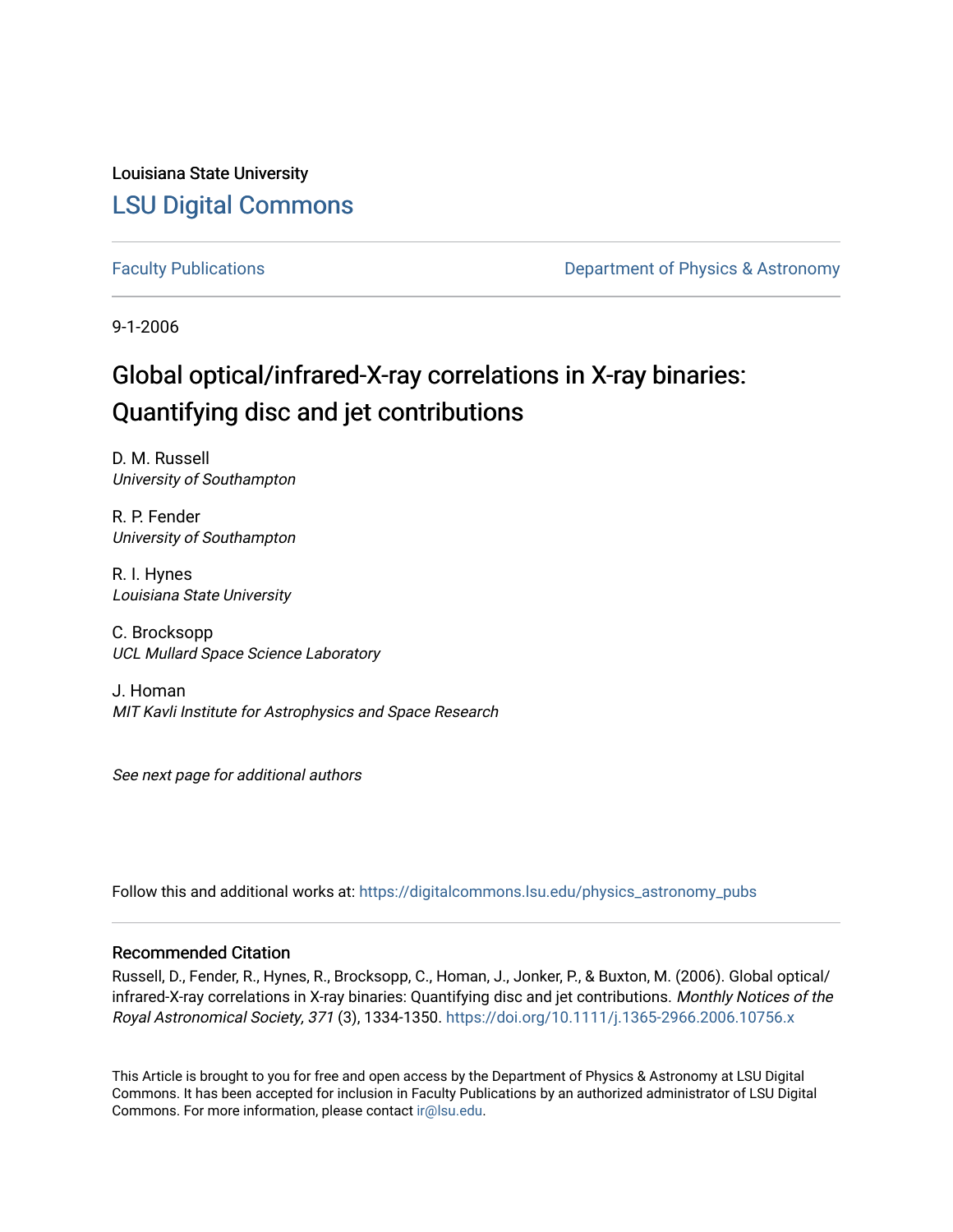### Authors

D. M. Russell, R. P. Fender, R. I. Hynes, C. Brocksopp, J. Homan, P. G. Jonker, and M. M. Buxton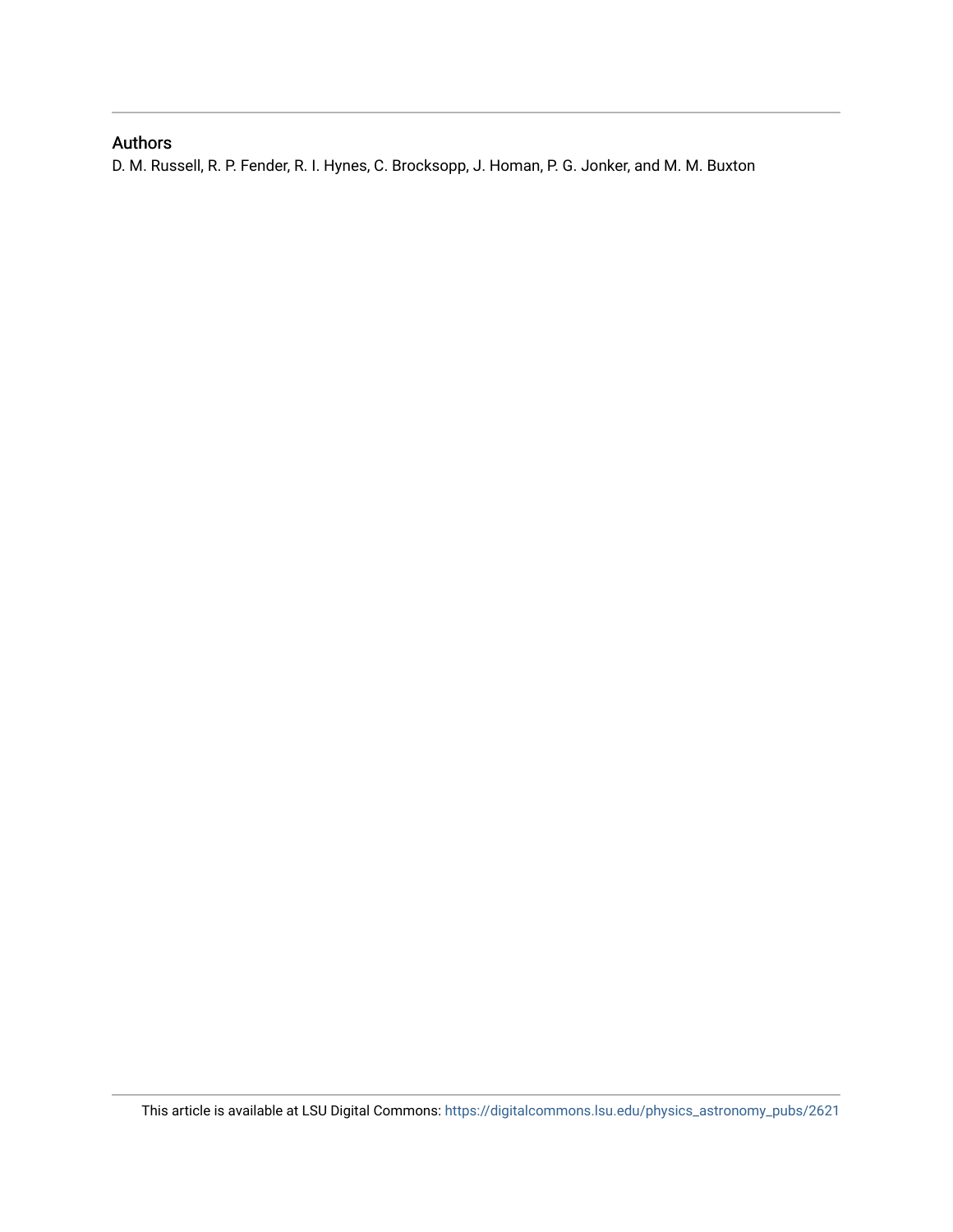## **Global optical/infrared–X-ray correlations in X-ray binaries: quantifying disc and jet contributions**

D. M. Russell,<sup>1\*</sup> R. P. Fender,<sup>1</sup> R. I. Hynes,<sup>2</sup> C. Brocksopp,<sup>3</sup> J. Homan,<sup>4</sup> P. G. Jonker<sup>5,6,7</sup> and M. M. Buxton<sup>8</sup>

<sup>1</sup>*School of Physics & Astronomy, University of Southampton, Highfield, Southampton SO17 1BJ*

<sup>2</sup>*Department of Physics and Astronomy, 202 Nicholson Hall, Louisiana State University, Baton Rouge, LA 70803, USA*

<sup>3</sup>*Mullard Space Science Laboratory, Holmbury St Mary, Dorking, Surrey RH5 6NT*

<sup>4</sup>*Massachusetts Institute of Technology, Kavli Institute for Astrophysics and Space Research, 70 Vassar Street, Cambridge, MA 02139, USA*

<sup>5</sup>*SRON Netherlands Institute for Space Research, Sorbonnelaan 2, 3584 CA Utrecht, the Netherlands*

<sup>6</sup>*Harvard-Smithsonian Center for Astrophysics, 60 Garden Street, MS 83, Cambridge, MA 02138, USA*

<sup>7</sup>*Astronomical Institute, Utrecht University, PO Box 80000, 3508 TA Utrecht, the Netherlands*

<sup>8</sup>*Astronomy Department, Yale University, PO Box 208101, New Haven, CT 06520-8101, USA*

Accepted 2006 June 28. Received 2006 May 26; in original form 2006 February 20

#### **ABSTRACT**

The optical/near-infrared (OIR) region of the spectra of low-mass X-ray binaries (XBs) appears to lie at the intersection of a variety of different emission processes. In this paper we present quasi-simultaneous OIR–X-ray observations of 33 XBs in an attempt to estimate the contributions of various emission processes in these sources, as a function of X-ray state and luminosity. A global correlation is found between OIR and X-ray luminosity for low-mass black hole candidate XBs (BHXBs) in the hard X-ray state, of the form  $L_{\rm OIR} \propto L_{\rm X}^{0.6}$ . This correlation holds over eight orders of magnitude in  $L_X$  and includes data from BHXBs in quiescence and at large distances [Large Magellanic Cloud (LMC) and M31]. A similar correlation is found in low-mass neutron star XBs (NSXBs) in the hard state. For BHXBs in the soft state, all the near-infrared (NIR) and some of the optical emissions are suppressed below the correlation, a behaviour indicative of the jet switching off/on in transition to/from the soft state. We compare these relations to theoretical models of a number of emission processes. We find that X-ray reprocessing in the disc and emission from the jets both predict a slope close to 0.6 for BHXBs, and both contribute to the OIR in BHXBs in the hard state, the jets producing ∼90 per cent of the NIR emission at high luminosities. X-ray reprocessing dominates the OIR in NSXBs in the hard state, with possible contributions from the jets (only at high luminosity) and the viscously heated disc. We also show that the optically thick jet spectrum of BHXBs extends to near the *K* band. OIR spectral energy distributions of 15 BHXBs help us to confirm these interpretations. We present a prediction of the  $L_{\text{OR}}-L_X$  behaviour of a BHXB outburst that enters the soft state, where the peak  $L_{\text{OIR}}$  in the hard state rise is greater than in the hard state decline (the well-known hysteretical behaviour). In addition, it is possible to estimate the X-ray, OIR and radio luminosity and the mass accretion rate in the hard state quasi-simultaneously, from observations of just one of these wavebands, since they are all linked through correlations. Finally, we have discovered that the nature of the compact object, the mass of the companion and the distance/reddening can be constrained by quasi-simultaneous OIR and X-ray luminosities.

**Key words:** accretion, accretion discs – black hole physics – ISM: jets and outflows – X-rays: binaries.

#### **1 INTRODUCTION**

X-ray binaries (XBs) are binary systems in which a compact object– either a black hole or a neutron star–accretes matter from a companion star. The origin of the emission from these sources is known

-E-mail: davidr@phys.soton.ac.uk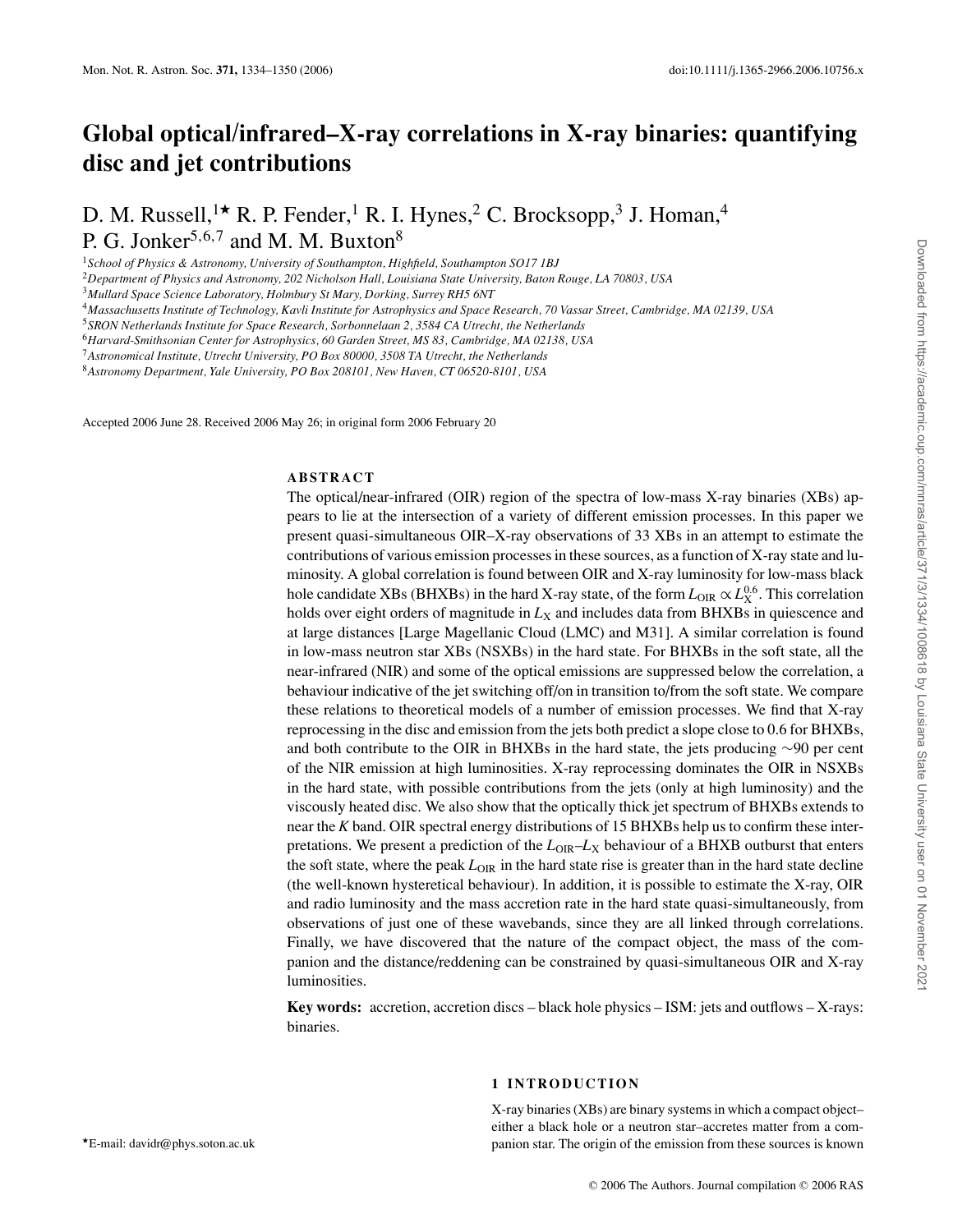in some wavebands and not so well established in others. Radio emission is produced by the synchrotron process in collimated outflows (see e.g. Hjellming & Han 1995), whereas X-ray emission could originate e.g. directly from the hot inner accretion disc, from a Comptonizing corona, from an advective flow or from the jets (Narayan, Mahadevan & Quataert 1998; Poutanen 1998; McConnell et al. 2000; Markoff, Falcke & Fender 2001; Brocksopp, Bandyopadhyay & Fender 2004).

The optical/near-infrared (optical/NIR; OIR) is perhaps the waveband for which the dominating emission processes in XBs are least known. OIR emission has been extensively studied in outburst and quiescence (for reviews see van Paradijs & McClintock 1995; Charles & Coe 2006; see also Chen, Shrader & Livio 1997). The complex variety of spectral, timing and luminosity properties of the OIR emission indicates that many processes may be contributing, each depending on a number of factors. In high-mass X-ray binaries (HMXBs), the OIR light is largely dominated by the massive companion star in the system (van den Heuvel & Heise 1972; Treves et al. 1980) with occasional additional contributions, for example from the reprocessing of X-rays. For low-mass neutron star X-ray binaries (NSXBs), there is strong evidence for a central X-ray source illuminating a disc that reprocesses the light to OIR wavelengths (see e.g. McClintock et al. 1979).

The optical emission of a low-mass black hole candidate X-ray binary (BHXB) is generally thought to arise in the outer accretion disc as the result of X-ray reprocessing (Cunningham 1976; Vrtilek et al. 1990), much like the NSXBs (e.g. van Paradijs & McClintock 1995). Indeed, timing and spectral analysis in many cases has led to this conclusion (e.g. Wagner et al. 1991; Callanan et al. 1995; Hynes et al. 2002a; O'Brien et al. 2002; Hynes 2005). However, reprocessed X-rays are often misleadingly *assumed* to dominate the OIR light in BHXBs. Some observations of BHXBs point towards alternative physical processes contributing (and sometimes dominating) the OIR emission (e.g. Homan et al. 2005).

Intrinsic thermal emission from the viscously heated outer accretion disc is expected to contribute significant light in the optical, through ultraviolet (UV) to X-ray wavelengths (Shakura & Sunyaev 1973; Frank, King & Raine 2002). OIR behaviour has revealed this process to play a role in some BHXBs (e.g. Kuulkers 1998; Soria, Wu & Johnston 1999; Brocksopp, Groot & Wilms 2001a; Brocksopp et al. 2001b; Homan et al. 2005). Thermal emission from the companion star is observed in some low-mass XBs in quiescence (e.g. Oke 1977; Bailyn 1992; Orosz et al. 1996; Greene, Bailyn & Orosz 2001; Mikołajewska et al. 2005). In the last decade evidence has been mounting for the flat optically thick spectrum of the jets to extend from the radio to the OIR regime (Han & Hjellming 1992; Fender 2001; Corbel & Fender 2002; Chaty et al. 2003; Markoff et al. 2003; Brocksopp et al. 2004; Buxton & Bailyn 2004; Homan et al. 2005; for a review see Fender 2006). Behaviour that is not consistent with intrinsic disc or reprocessed emission has in the past been attributed to e.g. magnetic loop reconnection in the outer disc (e.g. Zurita, Casares & Shahbaz 2003), emission from a magnetically dominated compact corona (e.g. Merloni, Di Matteo & Fabian 2000) or emission from an advective region (e.g. Shahbaz et al. 2003).

In BHXBs (both transient and persistent), properties of the emission in all wavebands are often related to changes in the X-ray spectrum. The two main X-ray spectral states are the *hard* (or *low/hard*) state, which is characterized by a hard power-law spectrum and strong variability and the *soft*(or *high/soft*; *thermal–dominant*) state, where a thermal spectrum dominates with a power-law contribution (see McClintock & Remillard 2006 for a review of X-ray states;

see also Homan et al. 2001; Fender, Belloni & Gallo 2004; Homan & Belloni 2005). The low-luminosity 'quiescent' state is likely to be an extension to the hard state (Narayan 1996; Esin, McClintock & Narayan 1997; Fender, Gallo & Jonker 2003; McClintock et al. 2003; Fender et al. 2004; Gallo et al. 2006) but currently this is not universally accepted. Here, we treat quiescence as an extension to the hard state but we also show how our results differ when the quiescent data are removed. We hereafter class 'optical' and 'NIR' emission as that seen in the *BV RI* (∼4400–7900 Å) and *JHK* (∼1.25–2.22 μm) wavebands, respectively.

#### **1.1 Towards a unified model for the OIR behaviour in BHXBs**

Power-law correlations between OIR and X-ray luminosities are naturally expected from a number of emission processes. van Paradijs & McClintock (1994) showed that the optical luminosity of an X-ray reprocessing accretion disc varies as  $L_{\text{OPT}} \propto T^2 \propto L_{\text{X}}^{0.5} a$ , where  $T$  is the temperature and  $a$  is the orbital separation of the system, and that this correlation has been observed in a selection of low-mass XBs.  $L_{\text{OIR}}-L_{\text{X}}$  correlations are also expected when the OIR originates in the viscously heated disc as both X-ray and OIR are linked through the mass accretion rate (see Section 3.2).

In addition, OIR–X-ray correlations can be predicted if the OIR emission originates in the jets. Models of steady, compact jets demonstrate that the total jet power is related to the radio luminosity as *L*radio ∝ *L*<sup>1</sup>.<sup>4</sup> jet (Blandford & Konigl 1979; Falcke & Biermann 1996; Markoff et al. 2001; Heinz & Sunyaev 2003). It was shown that the jet power is linearly proportional to the mass accretion rate in NSXBs and BHXBs in the hard state (Falcke & Biermann 1996; Körding, Fender & Migliari 2006; Migliari & Fender 2006) and the X-ray luminosity scales as  $L_X \propto \dot{m}$  and  $L_X \propto \dot{m}^2$  for radiatively efficient and inefficient objects, respectively (e.g. Shakura & Sunyaev 1973; Narayan & Yi 1995; Körding et al. 2006). The accretion in hard state BHXBs is found to be *radiatively inefficient* (the majority of the liberated gravitational potential is carried in the flow and not radiated locally), where jet-dominated states can exist, whereas in NSXBs, the accretion is *radiatively efficient*, and jet-dominated states are unlikely to exist (see also Fender et al. 2003). We therefore have

BHXBs: 
$$
L_{\text{radio}} \propto L_{\text{jet}}^{1.4} \propto \dot{m}^{1.4} \propto L_X^{0.7}
$$
,  
NSXBs:  $L_{\text{radio}} \propto L_{\text{jet}}^{1.4} \propto \dot{m}^{1.4} \propto L_X^{1.4}$ .

The correlation for BHXBs has been observed (Corbel et al. 2003; Gallo, Fender & Pooley 2003) and very recently, Migliari & Fender (2006) have applied this technique to NSXBs and found *L*radio ∝  $\hat{L}_{\rm X}^{\geq 1.4}$ ; which is also consistent with the above NSXB model. If the optically thick jet spectrum is indeed flat from the radio regime to OIR, we can expect the following correlations:

BHXBs: 
$$
L_{\text{OIR}} \propto L_{\text{radio}} \propto L_{\text{X}}^{0.7}
$$
,  
NSXBs:  $L_{\text{OIR}} \propto L_{\text{radio}} \propto L_{\text{X}}^{1.4}$ .

Homan et al. (2005) discovered a correlation between the quasisimultaneous NIR (which was shown to originate in the jets) and X-ray fluxes for GX 339–4 in the hard state, with a slope  $F_{\text{NIR}} \propto$  $F_{\text{X}}^{0.53 \pm 0.02}$  (3–100 keV). To date, no other sources have been tested for jet OIR emission using OIR–X-ray correlations.

It is now becoming clear that this profitable but simple technique of analysing the dependence of OIR and X-ray luminosities over many orders of magnitude, may prove fruitful for the understanding of the emission mechanisms involved. The unification of jet–X-ray state activity is now underway; a steady jet exists in the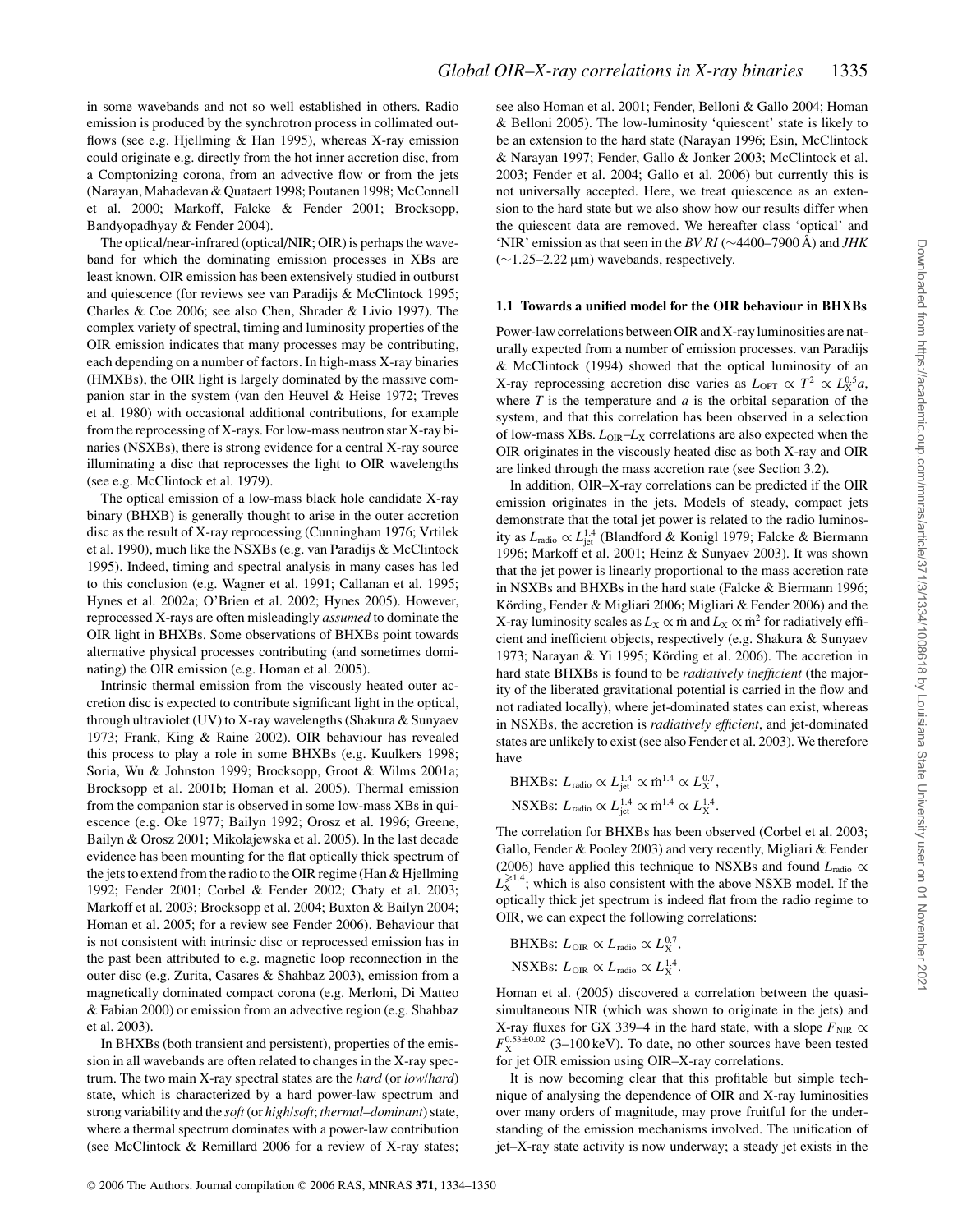hard state, which is accelerated as the X-ray spectrum softens, and is finally quenched as it passes the 'jet line' into the soft state (Fender et al. 2004). A unification (if one exists) of the origins of OIR light from BHXBs in different spectral and luminosity states is desired to understand the behaviour of these systems. Furthermore, a measure of the level of OIR emission from jets may be used to constrain jet power estimates.

#### **2 METHODOLOGY AND RESULTS**

**Table 1.** Properties and data collected for the 16 BHXBs.

For this work, we have collected OIR and X-ray data from a large number of BHXBs, NSXBs and HMXBs in order to find relations that may help determine the processes responsible for the OIR light in these systems. We apply the technique of testing the dependency of OIR luminosity with X-ray luminosity for the three types of XB and between different X-ray states in BHXBs, and attempt to identify the dominant emission mechanisms for BHXBs at a given luminosity and X-ray state.

A literature search for quasi-simultaneous (no more than ∼1 d between observations; for sources with outbursts  $\leq 1$  month in length we only use data with separations of  $\leq 0.1$  times the outburst length) X-ray and OIR fluxes from BHXBs was conducted. Where possible, tabulated fluxes or magnitudes were noted. In some cases we obtained data directly from the authors. We also made use of the DEXTER applet provided by NASA Astrophysics Data System (ADS) to extract data from light curves where the data themselves were unattainable. For each source, the best estimates of its distance, optical extinction  $A_V$  and H<sub>I</sub> absorption column  $N_H$  were sought. Table 1 lists the properties of each BHXB for which data were obtained. We used non-simultaneous OIR–X-ray luminosities only in

| Source<br>$=$ alternative | Distance<br>/kpc    | Period<br>/h        | $M_{\rm co}$<br>$/M_{\odot}$ | $M_{\rm cs}$<br>$/M_{\odot}$ | $A_V, N_H/$<br>$10^{21}$ cm <sup>-2</sup> | $q_{cs}$<br>(band,     | $\Delta t/$<br>d  | Fluxes-<br>data |
|---------------------------|---------------------|---------------------|------------------------------|------------------------------|-------------------------------------------|------------------------|-------------------|-----------------|
| name                      | (ref)               | (ref)               | (ref)                        | (ref)                        | (refs)                                    | ref)                   |                   | references      |
| (I)                       | (II)                | (III)               | (IV)                         | (V)                          | (VI)                                      | (VII)                  | (VIII)            | (IX)            |
| M31 r2-70                 | $784 \pm 30$        | $192^{+290}_{-120}$ | $\qquad \qquad -$            |                              | $1.0 \pm 0.3$ ,                           |                        | 2.0               | 12              |
|                           | (1)                 | (12)                |                              |                              | $1.8 \pm 0.5$ (12)                        |                        |                   |                 |
| GRO J0422+32              | $2.49 \pm 0.30$     | 5.09                | $3.97 \pm 0.95$              | $0.46 \pm 0.31$              | $0.74 \pm 0.09$ ,                         | $0.76^{+0.04}_{-0.46}$ | 0.5               | 2, 41, 42       |
| $=$ V518 Per              | (2)                 | (5)                 | (15)                         | (15)                         | $1.6 \pm 0.4$ (2, 23)                     | (R, 2)                 |                   |                 |
| $LMC X-3$                 | $50 \pm 10$         | $\sim$ 40.8         | $-9 - 10$                    | $-4 - 8$                     | $0.19 \pm 0.03$ ,                         |                        | 1.0               | 43, 44          |
|                           | (3, 4)              | (13)                | (16)                         | (16)                         | $0.32_{-0.07}^{+0.31}$ (24-26)            |                        |                   |                 |
| A0620-00                  | $1.2 \pm 0.4$       | 7.75                | $11.0 \pm 1.9$               | $0.74 \pm 0.13$              | $1.17 \pm 0.08,$                          | $0.58^{+0.25}_{-0.22}$ | 1.0               | 33, 45          |
| $=$ V616 Mon              | (5)                 | (5)                 | (17)                         | (17)                         | $2.4^{+1.1}_{-1.0}$ (5, 27)               | (V, 33)                |                   |                 |
| XTE J1118+480             | $1.71 \pm 0.05$     | 4.08                | $6.8 \pm 0.4$                | $0.28 \pm 0.05$              | $0.053_{-0.016}^{+0.027}$                 | $0.55^{+0.15}_{-0.28}$ | 1.0               | $6,41-43,$      |
| $=$ KV UMa                | (6)                 | (5)                 | (15)                         | (15)                         | $0.11 \pm 0.04$ (6)                       | (R, 34)                |                   | $46 - 49$       |
| GRS 1124-68               | $5.5 \pm 1.0$       | 10.4                | $6.0^{+1.5}_{-1.0}$          | $0.80 \pm 0.11$              | $0.9 \pm 0.1$ (5, 28),                    | $0.55 \pm 0.05$        | $\qquad \qquad -$ | 28, 50-52       |
| $=$ GU Mus                | (5)                 | (5)                 | (18)                         | (18)                         | $1.58^{+0.42}_{-0.58}$                    | $(B-V, 35)$            |                   |                 |
| GS 1354-64                | $\geqslant$ 27 (7)  | 61.1                | $>7.83\pm0.50$               | $>1.02 \pm 0.06$             | $2.60 \pm 0.31$ ,                         |                        | 1.0               | 43, 53          |
| $=$ BW Cir                | $(\sim 33 \pm 6)$   | (7)                 | (15)                         | (15)                         | $37.2^{+14}_{-7}$ (7, 29)                 |                        |                   |                 |
| 4U 1543-47                | $7.5 \pm 0.5$       | 26.8                | $9.4 \pm 1.0$                | $2.45 \pm 0.15$              | $1.55 \pm 0.15$ ,                         | $0.68^{+0.11}_{-0.07}$ | 1.0               | 43, 54, 55      |
| $=$ IL Lup                | (5)                 | (5)                 | (15)                         | (15)                         | $4.3 \pm 0.2$ (5)                         | (R, 36)                |                   |                 |
| XTE J1550-564             | $5.3 \pm 2.3$       | 37.0                | $10.6 \pm 1.0$               | $1.30 \pm 0.43$              | $2.5 \pm 0.6$ ,                           | $0.7 \pm 0.1$          | 1.0               | 19, 56, 57      |
| $=$ V381 Nor              | (5)                 | (5)                 | (19)                         | (19)                         | $8.7 \pm 2.1(5)$                          | (V, 19)                |                   |                 |
| GRO J1655-40              | $3.2 \pm 0.2$       | 62.9                | $7.02 \pm 0.22$              | $2.35 \pm 0.14$              | $3.7 \pm 0.3$ (5),                        | $\sim1.0$              | 1.0               | 20, 43,         |
| $=$ Nova Sco 1994         | (5)                 | (5)                 | (20)                         | (20)                         | $6.66 \pm 0.57 \; (20)$                   | $(B-K, 37)$            |                   | $58 - 60$       |
| GX 339-4                  | $8^{+7.0}_{-1.0}$   | 42.1                | $\sim$ 5.8                   | $\sim 0.52$                  | $3.9 \pm 0.5$ ,                           | $\leq 0.3$             | 1.0               | $43,60-64$      |
| $= V821$ Ara              | (8)                 | (5)                 | (21)                         | (21)                         | $6^{+0.9}_{-1.7}$ (5, 30)                 | $(B-K, 38)$            |                   |                 |
| GRO J1719-24              | $2.4 \pm 0.4$       | 14.7                | $\sim$ 4.9                   | $\sim$ 1.6                   | $2.8 \pm 0.6$ ,                           |                        | 0.5               | 41              |
| $=$ Nova Oph 1993         | (9)                 | (14)                | (9)                          | (9)                          | $4^{+0.0}_{-2.6}$ (9, 31, 32)             |                        |                   |                 |
| XTE J1720-318             | $8^{+7}_{-5}$       |                     | $\overline{\phantom{0}}$     |                              | $6.9 \pm 0.1$ ,                           |                        | 1.0               | 43, 65          |
| $=$ INTEGRAL1 51          | (10)                |                     |                              |                              | $12.4 \pm 0.2$ (10 <sup><i>a</i></sup> )  |                        |                   |                 |
| XTE J1859+226             | $6.3 \pm 1.7$       | 9.17                | $5 - 12$                     | $0.68 - 1.12$                | $1.80 \pm 0.37,$                          | $0.59 \pm 0.04$        | 1.0               | 22, 39, 43,     |
| $=$ V406 Vul              | (5)                 | (5)                 | (22)                         | (22)                         | $8 \pm 2(5)$                              | (R, 39)                |                   | 66, 67          |
| GRS 1915+105              | $9.0 \pm 3.0$       | 816                 | $14.0 \pm 4.4$               | $0.81 \pm 0.53$              | $19.6 \pm 1.7$ ,                          |                        | 1.0               | 68              |
| $=$ V1487 Aql             | (11)                | (5)                 | (15)                         | (15)                         | $35 \pm 3(11)$                            |                        |                   |                 |
| V404 Cyg                  | $4.0^{+2.0}_{-1.2}$ | 155.28              | $10.0 \pm 2.0$               | $0.65 \pm 0.25$              | $3.65 \pm 0.35$                           | $0.87 \pm 0.03$        | 0.5               | $69 - 71$       |
| $=$ GS 2023+338           | (5)                 | (5)                 | (15)                         | (15)                         | $6.98 \pm 0.76$ (5, 27)                   | (R, 40)                |                   |                 |

Columns give: (I) source names; (II) distance estimate; (III) orbital period of the system; (IV) mass of the compact object (black hole here) in solar units; (V) mass of the companion star in solar units; (VI) interstellar reddening in *V*-band, and interstellar H<sub>I</sub> absorption column (<sup>a</sup>A<sub>V</sub> is estimated here from the relation  $N_H = 1.79 \times 10^{21}$  cm<sup>-2</sup>A<sub>V</sub>; Predehl & Schmitt 1995); (VII) the companion star OIR luminosity contribution in quiescence; (VIII) the maximum time separation,  $\Delta t$ , between the OIR and X-ray observations defined as quasi-simultaneous; (IX) references for the quasi-simultaneous OIR and X-ray fluxes collected. References: see caption of Table 3.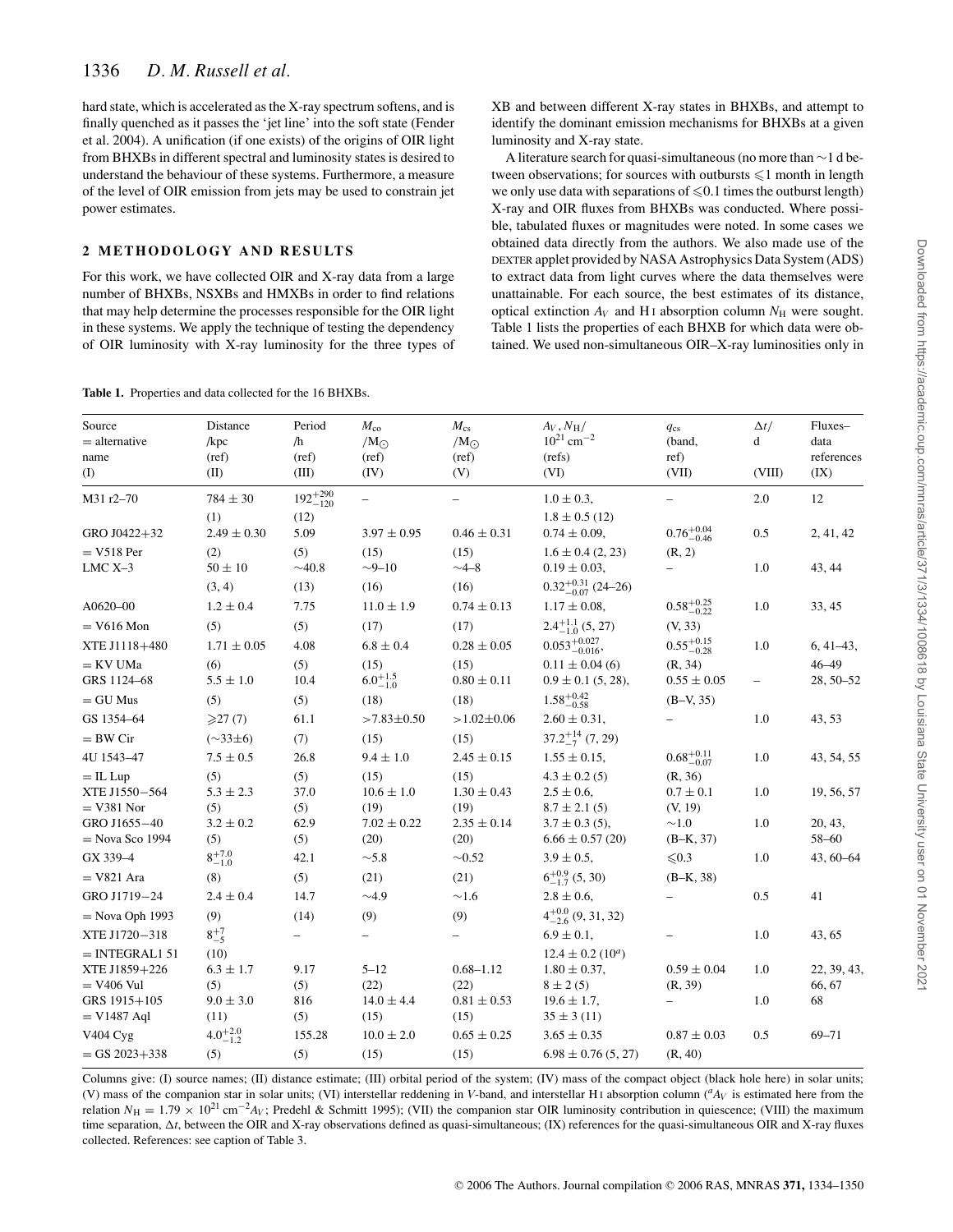quiescence for some sources, and for these we have included errors that encompass all observed values of the quiescent flux in one of the two wavebands.

The X-ray unabsorbed 2–10 keV flux was calculated for all X-ray data.1 We made note of the X-ray state of each source on each observation, as defined by the analysis by authors in the literature. We were unable to apply strict definitions to the spectral states due to the differing nature (e.g. X-ray energy ranges and variability analysis) of each data set. We have therefore used the judgement of the authors to determine the spectral states; a method likely to be much more accurate than any conditions that could be imposed by us. We assume a power law with a spectral index  $\alpha = -0.6$  (photon index  $\Gamma = 1.6$ ) where  $F_v \propto v^{\alpha}$ , when the source is in the hard state, and a blackbody at a temperature of 1 keV for soft state data. These models for the X-ray spectrum are the same as those adopted by Gallo et al. (2003), and altering the values in the models to other reasonable approximations does not significantly change the estimated X-ray luminosities. For GRS 1915+105, we use data from the radio-bright plateau state, which is approximately analogous to the hard state (e.g. Fender & Pooley 2000). The NASA tool WEB-PIMMS was used to convert from instrument X-ray counts per unit time (e.g. day-averaged *RXTE* All Sky Monitor (ASM) counts s<sup>−</sup>1). Brocksopp et al. (2004) also provide a table of approximate instrument counts–flux conversion factors used in this work.

For the OIR luminosities, data were collected from the optical *B* band at 440 nm to the NIR *K* band at 2220 nm. OIR absorbed fluxes were dereddened using the best-known value of the extinction *AV* to each source and the dependence of extinction with wavelength given by Cardelli, Clayton & Mathis (1989). For OIR data at fluxes low enough for the companion star to significantly contribute (i.e. *quiescence* for most low-mass XBs), the data were discarded if the fractional contribution of the companion had not been estimated in the OIR band of the data. The fractional contribution of the companion (column 7 of Table 1) was subtracted from the low-flux OIR data in order to acquire the flux from all other emission processes in the system. This contribution is not well constrained in many cases due to the uncertain spectral type of the companion star (e.g. Haswell et al. 2002). We have therefore propagated the errors associated with this into the errors of the OIR luminosities for all quiescent data. In sources for which the companion is comparatively bright (e.g. GRO J1655−40; Hynes et al. 1998), its contribution has been subtracted in outburst in addition to quiescence.

The intrinsic (dereddened) OIR and X-ray luminosities were then calculated given the best-known estimate of the distance to each source (Table 1). We adopted the approximation  $L_{\text{OIR}} \approx vF_{\nu,\text{OIR}}$ to estimate the OIR luminosity (we are approximating the spectral range of each filter to the central wavelength of its waveband). The errors associated with the luminosities are propagated from the errors quoted in the original data. Where no errors are quoted, we apply a conservative error of 30 per cent. Errors associated with estimates of the distance, extinction  $A_V$  and H<sub>I</sub> absorption column  $N<sub>H</sub>$  were sought (Table 1). Where these limits are not directly quoted in the reference, we used the most conservative estimates implied from the text. These errors were not propagated into the errors associated with the luminosities we derive because the resulting plots would be dominated by error bars, however, we also show one error bar for each data set, representing the average total systematic  $1\sigma$  errors associated with each luminosity data point.

In addition, we searched the literature for quasi-simultaneous OIR and X-ray fluxes from a number of NSXBs in a hard X-ray state (mostly atoll sources in the 'island state', defined by the X-ray colour–colour diagram; see e.g. Hasinger & van der Klis 1989; Migliari & Fender 2006), and HMXBs in both the hard and soft X-ray state. The same methodology was adopted in calculating the intrinsic OIR and X-ray luminosities of the NSXBs and the HMXBs. Tables 2 and 3 list the properties of the NSXBs and HMXBs, respectively. A literature search for OIR spectral energy distributions (SEDs) of BHXBs was also conducted in order to shed further light on the nature of the emission. Fluxes were used when two or more OIR wavebands were quasi-simultaneous. No X-ray fluxes were required for the SEDs, however, the X-ray state of the source on the date was noted. Where the companion star significantly contributes to the emission, the estimated wavelength-dependent contribution of the companion was subtracted (adopting the quoted contributions given in the papers from which the data were acquired).

#### **2.1 Results**

Quasi-simultaneous OIR and X-ray luminosities are plotted of 15 BHXBs in the hard state (Fig. 1a), nine BHXBs in the soft state (Fig. 1b), eight NSXBs in the hard state (Fig. 2a) and nine HMXBs (Fig. 2b). We have classed LMC X–3 as a low-mass XB (BHXB) because Brocksopp et al. (2001a) found from 6 yr of observations on this source that its optical emission is dominated by long-term variations rather than the bright companion star in the system, due to its persistent nature (and we are using data from their paper).

For BHXBs in the hard state, a strong  $L_{\text{OIR}}-L_{\text{X}}$  correlation exists over eight orders of magnitude in X-ray luminosity. The data from all 15 individual sources lie close to this correlation but deviations in the slopes and normalizations of individual sources are present. The slope of the global correlation is  $\beta = 0.61 \pm 0.02$ , where  $L_{\text{OIR}} \propto L_X^{\beta}$ (we do not take into account the  $L_{\text{OIR}}$  and  $L_X$  error bars in calculating  $\beta$ ). To calculate correlations we use the package GNUPLOT and apply equal weighting to each data point. The relations will be biased towards sources with more data points, but we argue that all data points are equally important because we have used a maximum of one data point per day per waveband per source, and the sources tend to vary on time-scales  $\geq$  days.

In the soft state, the optical data (*BVRI* bands) lie close to the hard state correlation for BHXBs (Fig. 1b), and the NIR data (*JHK*bands) lie below the correlation. A correlation is also found for the NSXBs (Fig. 2a) over seven orders of magnitude in X-ray luminosity. Its slope,  $L_{\text{OR}} \propto L_{\text{X}}^{0.63 \pm 0.04}$ , is remarkably similar to the OIR–X-ray correlation of the BHXBs, but with a lower normalization. Taking the two correlations, we find that at a given X-ray luminosity (2– 10 keV), the OIR luminosity of a BHXB in the hard state is on average 19.4 times larger (1.29 dex) than that of a NSXB in the hard state in the X-ray range of the data.

If we neglect the data from sources in quiescence  $(L_X <$  $10^{33.5}$  erg s<sup>-1</sup>), the hard state fits are  $L_{\text{OIR}} = 10^{13.2 \pm 0.8} L_{\text{X}}^{0.60 \pm 0.02}$  for BHXBs and  $L_{\text{OIR}} = 10^{9.7 \pm 1.8} L_{\text{X}}^{0.66 \pm 0.05}$  for NSXBs. These are very similar to those with quiescent data included. The similarity of the fits strengthens the case for the quiescent state being an extension to the hard state. For the analysis in the following sections, we use the fits with quiescent data included, as they are similar enough either way. In addition, it is also interesting that the fit to the BHXB

<sup>&</sup>lt;sup>1</sup> This energy range was adopted to be consistent with that used for the radio– X-ray correlations of Gallo et al. (2003, 2–11 keV) and Migliari & Fender (2006, 2–10 keV).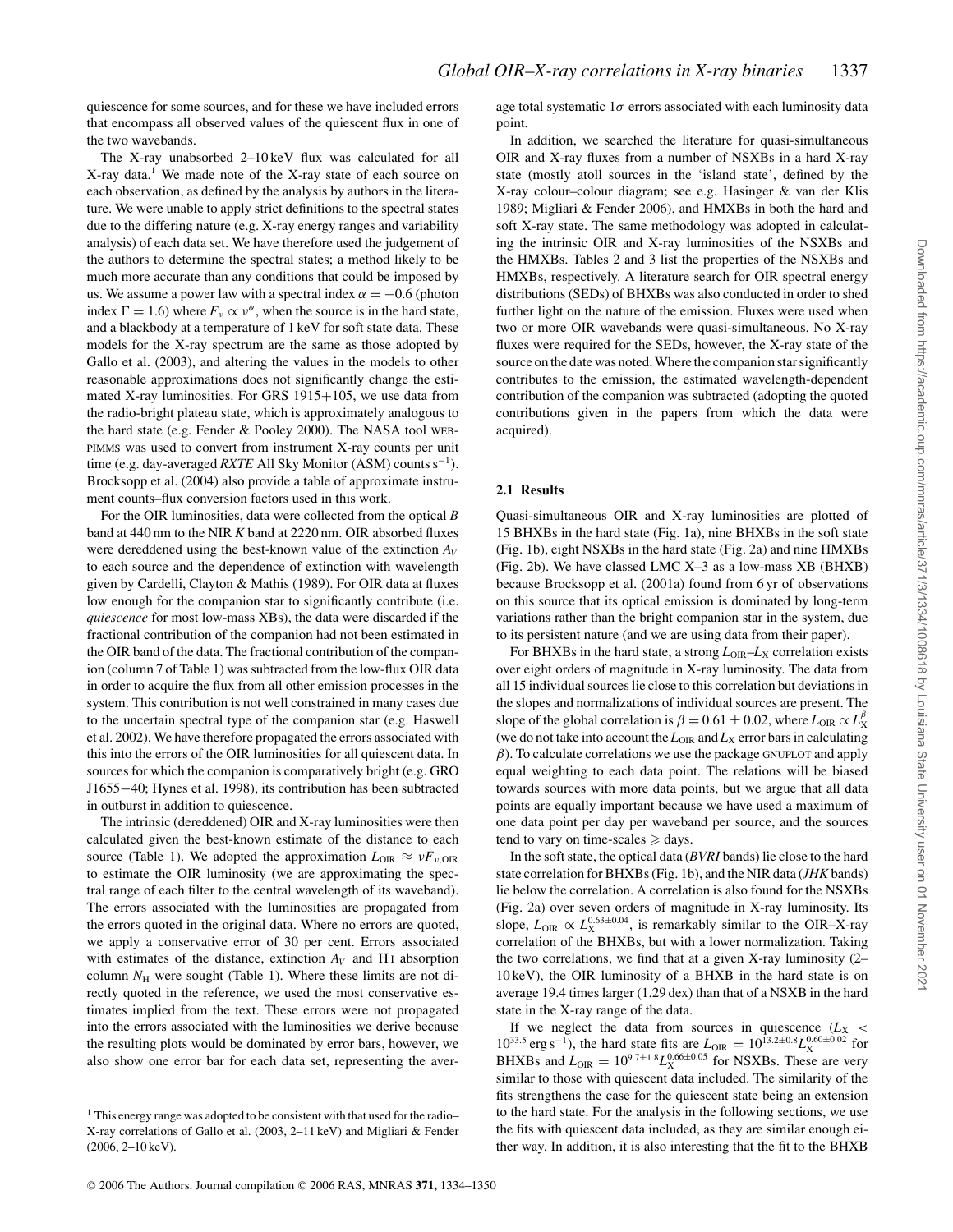**Table 2.** Properties and data collected for the eight NSXBs.

| Source<br>$=$ alternative<br>name<br>(I) | Distance<br>/kpc<br>(ref)<br>(II) | Period<br>/h<br>(ref)<br>(III) | $M_{\rm co}$<br>$/M_{\odot}$<br>(ref)<br>(IV) | $M_{\rm cs}$<br>$/M_{\odot}$<br>(ref)<br>(V) | $A_V, N_H/$<br>$10^{21}$ cm <sup>-2</sup><br>(refs)<br>(VI) | $q_{\rm cs}$<br>(band,<br>ref)<br>(VII)         | $\Delta t/$<br>d<br>(VIII) | Fluxes-<br>data<br>references<br>(IX) |
|------------------------------------------|-----------------------------------|--------------------------------|-----------------------------------------------|----------------------------------------------|-------------------------------------------------------------|-------------------------------------------------|----------------------------|---------------------------------------|
| IGR J00291+5934                          | $4^{+3}_{-0}$<br>(72)             | 2.457<br>(77)                  | 1.4<br>(72)                                   | $0.039 - 0.160$<br>(72)                      | $1.56 \pm 0.22$<br>$2.8 \pm 0.4$ (77 <sup><i>a</i></sup> )  |                                                 | 1.0                        | 97, 98                                |
| 4U 0614+09<br>$=$ V1055 Ori              | $3.0^{+0.0}_{-2.5}$<br>(73)       | $0.25 - 0.33$<br>(78)          | 1.4<br>(80)                                   | $\leq 1.9(80)$<br>$(\sim 1.45)$              | $1.41 \pm 0.17(78)$<br>$2.99 \pm 0.01(87)$                  |                                                 | 0.5                        | 99, 100                               |
| CXOU 132619.7<br>$-472910.8$             | $5.0 \pm 0.5$<br>(74)             |                                |                                               |                                              | $0.34 \pm 0.03$ (88)<br>$0.9 \pm 0.1$ (74)                  | $0.8 \pm 0.1$<br>(B, 88)                        |                            | 74,88                                 |
| $Cen X-4$<br>$=$ V822 Cen                | $1.2 \pm 0.3$<br>(75)             | 15.1<br>(79)                   | $1.3 \pm 0.8$<br>(15)                         | $0.31 \pm 0.27$<br>(85)                      | $0.31 \pm 0.16(89)$<br>$0.55 \pm 0.16(90)$                  | $0.75 \pm 0.05$ (R),<br>$0.70 \pm 0.05$ (V, 95) | 0.5                        | 79, 95,<br>101, 102                   |
| 4U 1608-52<br>$=$ QX Nor                 | $3.3 \pm 0.5$<br>(5)              | $\sim$ 12.9<br>(5)             | $\sim$ 1.4<br>(81)                            | $\sim 0.32$<br>(81)                          | $4.65^{+3.25}_{-0.18}$<br>$15 \pm 5(14, 81, 91)$            |                                                 | 1.0                        | 43, 81                                |
| $Sco X-1$<br>$=$ V818 Sco                | $2.8 \pm 0.3$<br>(5)              | 18.9<br>(5)                    | 1.4<br>(82)                                   | 0.42<br>(82)                                 | $0.70 \pm 0.23$<br>$1.25 \pm 0.41$ (14 <sup>b</sup> )       |                                                 | 1.0                        | 43, 103                               |
| SAX J1808.4-3658<br>$=$ XTE J1808-369    | $2.5 \pm 0.1$<br>(76)             | 2.0<br>(5)                     | $\geqslant$ 1.7 (83)<br>$(\sim 1.7)$          | $0.05 - 0.10$<br>(86)                        | $0.68^{+0.37}_{-0.15}$ (86)<br>$0.11 \pm 0.03$ (92)         | $0.0^{+0.3}_{-0.0}$<br>$(V-I, 96)$              | 1.0                        | 86, 104,<br>105                       |
| Aql $X-1$<br>$=$ V1333 Aql               | $5.15 \pm 0.75$<br>(5)            | 19.0<br>(5)                    | $\sim$ 1.4<br>(84)                            | $\sim 0.6$<br>(84)                           | $1.55 \pm 0.31(93)$<br>$4.0^{+3.8}_{-3.2}$ (94)             |                                                 | 0.5                        | 43,<br>$106 - 112$                    |

Columns give: (I) source names; (II) distance estimate; (III) orbital period of the system; (IV) mass of the compact object (neutron star here) in solar units; (V) mass of the companion star in solar units; (VI) interstellar reddening in *V*-band, and interstellar H<sub>I</sub> absorption column ( ${}^a_4$ V and  ${}^bN_\text{H}$  are estimated here from the relation  $N_H = 1.79 \times 10^{21}$  cm<sup>-2</sup>*A<sub>V</sub>*; Predehl & Schmitt 1995); (VII) the companion star OIR luminosity contribution in quiescence; (VIII) the maximum time separation,  $\Delta t$ , between the OIR and X-ray observations defined as quasi-simultaneous; (IX) references for the quasi-simultaneous OIR and X-ray fluxes collected. References: see caption of Table 3.

quiescent data alone has a slope  $L_{\text{OIR}} \propto L_{\text{X}}^{0.67 \pm 0.14}$  (there are only four quiescent NSXB data points).

From Fig. 2(b) it is clear that the OIR luminosity of HMXBs is typically orders of magnitude larger than that of LMXBs, and does not appear to correlate with  $L_X$ . This is consistent with the high-mass companion star dominating the OIR emission. The large range in OIR luminosities between sources is likely to be due to the differing masses and spectral types of the companions. Since this interpretation agrees with the evidence in the literature, we will not discuss the HMXBs in further detail (although they are mentioned in Section 3.5).

There are clear advantages and disadvantages of these OIR– X-ray compilations compared to the  $L_{\text{radio}}-L_{\text{X}}$  approach of Gallo et al. (2003). The hard state OIR–X-ray correlation in BHXBs includes data from many BHXBs in low-luminosity *quiescent* states (seven sources with  $10^{30} < L_X < 10^{33.5}$  erg s<sup>-1</sup>), which was not possible for the radio–X-ray correlation due to radio detector limits (but see Gallo et al. 2006). The BHXB sample also includes sources in the Large Magellanic Cloud (LMC) and M31, which are too distant (and hence faint) to observe at radio wavelengths. However, unlike the radio–X-ray comparison, HMXBs cannot be included in these OIR–X-ray plots as the OIR emission is dominated by the companion. In addition, two sources situated in the galactic plane (1E 1740.7−2942 and GRS 1758−258) were included in the radio–Xray correlation but are not observable at OIR wavelengths due to the high levels of extinction towards the sources.

In Section 3 we attempt to interpret the relations found between OIR and X-ray luminosities in terms of the most likely dominant emission processes. OIR SEDs were collected from 15 BHXBs in a range of luminosities and X-ray states and are presented in Fig. 3 and the dates of observations and references are given in Table 4. The SEDs are interpreted in Section 3.3. In Sections 3.4 and 3.5 we discuss additional patterns, applications and implications of the empirical relations. The results and interpretations are summarized in Section 4.

#### **3 INTERPRETATION AND DISCUSSION**

#### **3.1 Jet suppression in the soft state**

The significant drop in some of the OIR data in the soft state for BHXBs compared to the hard state (Fig. 1b) is not due to changes in the X-ray luminosity during state transition because although the X-ray spectrum significantly changes during transition, the bolometric (and 2–10 keV) X-ray luminosity does not (e.g. Zhang et al. 1997; Körding et al. 2006). The jet component at radio wavelengths is known to decrease/increase in transition to/from the soft X-ray state, due to the quenching of the jets in the soft state (e.g. Gallo et al. 2003). In Fig. 4, we split the OIR data from BHXBs into three wavebands: *BVR* bands, *I* band and *JHK* bands, and plot the monochromatic OIR luminosity  $(L_v; i.e.$  flux density scaled for distance) against  $L_X$ , overplotted with the radio data  $L_{\nu, \text{radio}} - L_X$  for BHXBs from Gallo et al. (2003, 2006). We see that the normalizations in  $L<sub>v</sub>$  (as well as the power-law slopes) for the radio–X-ray and OIR–X-ray hard state correlations are similar to one another for BHXBs: at a given  $L_X$ , the radio and OIR monochromatic luminosities are ∼ equal, implying a flat spectrum from radio to OIR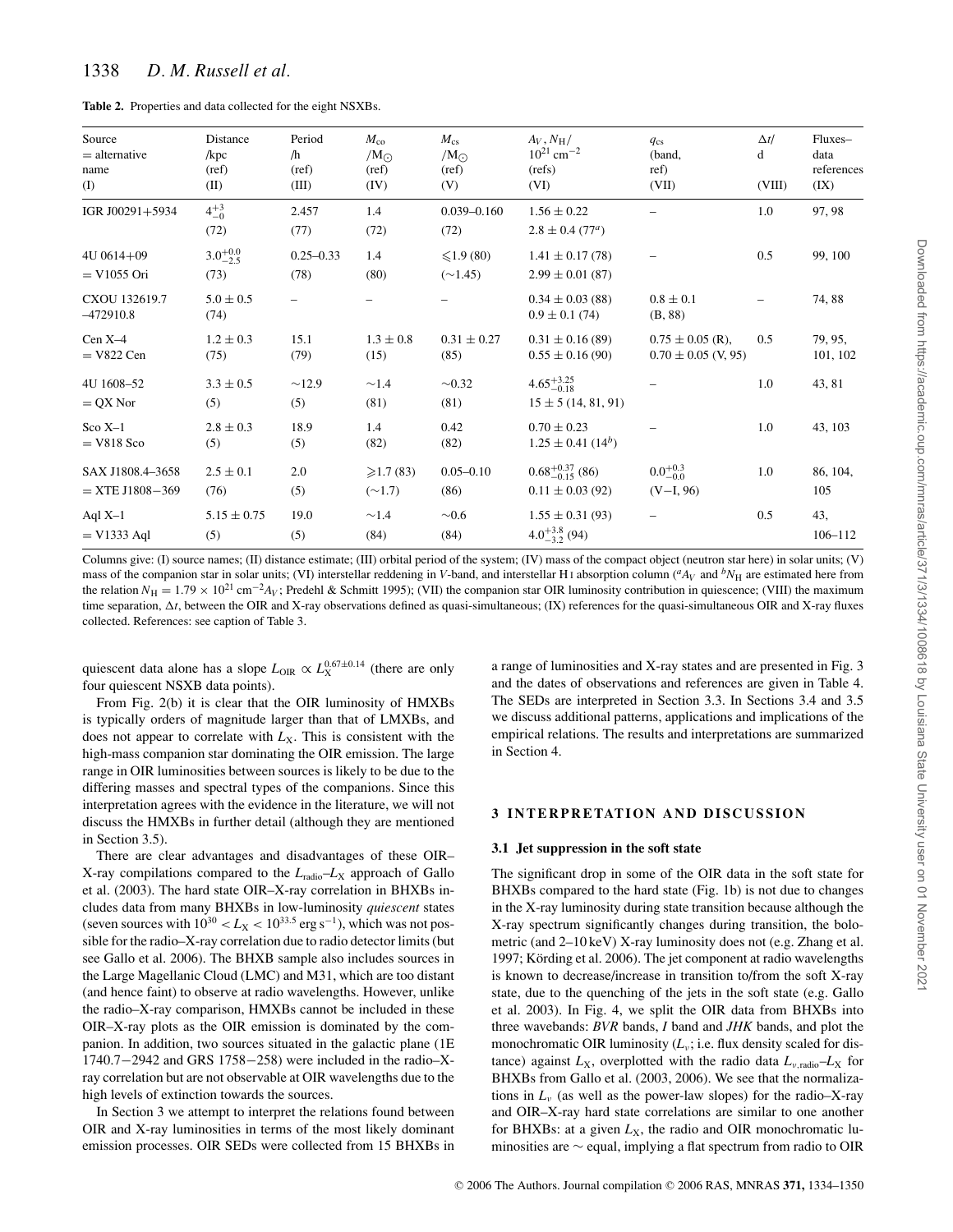| Table 3. Properties and data collected for the nine HMXBs. |  |  |  |
|------------------------------------------------------------|--|--|--|
|                                                            |  |  |  |

| Compact<br>object<br>(II)                     | <b>Distance</b><br>$/$ kpc (ref)<br>(III)                                                                 | $A_V$ (ref)<br>(IV)                                                                                           | $N_{\rm H}$ /10 <sup>21</sup> cm <sup>-2</sup><br>(ref)<br>(V)                                          | $\Delta t$<br>/d<br>(VI)                             | Fluxes-<br>data references<br>(VII)                          |
|-----------------------------------------------|-----------------------------------------------------------------------------------------------------------|---------------------------------------------------------------------------------------------------------------|---------------------------------------------------------------------------------------------------------|------------------------------------------------------|--------------------------------------------------------------|
| <b>NS</b>                                     | $58.1 \pm 5.6$ (113)                                                                                      | $1.5 \pm 0.7$ (120)                                                                                           | $2.9 \pm 1.4$ (120)                                                                                     |                                                      | 130, 131                                                     |
| Unknown                                       | $5^{+3}_{-4}$ (114)                                                                                       | $3.2 \pm 1.2$ (121)                                                                                           | $5 \pm 2(124)$                                                                                          | 1.0                                                  | 43, 124, 132                                                 |
| <b>NS</b>                                     | $50 \pm 10(3, 4)$                                                                                         | $0.31 \pm 0.06$ (122 <sup><i>a</i></sup> )                                                                    | $0.55 \pm 0.10$ (122)                                                                                   | $\overline{\phantom{m}}$                             | 43, 133                                                      |
| <b>NS</b>                                     | $2^{+0.4}_{-0.7}$ (115)                                                                                   | $2.3 \pm 0.5$ (115)                                                                                           | $11.8 \pm 1.5$ (125)                                                                                    | 1.0                                                  | 125                                                          |
| <b>NS</b><br>BH<br><b>NS</b><br>BH<br>Unknown | $5.3 \pm 0.1$ (116)<br>$9.6 \pm 2.4(5)$<br>$10 \pm 2(117)$<br>$2.1 \pm 0.1$ (118)<br>$10.3 \pm 2.3$ (119) | $5.9 \pm 0.6$ (116)<br>$1.0 \pm 0.3$ (5)<br>$3.38 \pm 0.16$ (117)<br>$2.95 \pm 0.21$ (123)<br>$20 \pm 5(119)$ | $20 \pm 10(126)$<br>$2.3 \pm 0.1$ (127)<br>$34 \pm 30(117)$<br>$6.21 \pm 0.22$ (128)<br>$85 \pm 1(129)$ | $\overline{\phantom{0}}$<br>0.2<br>1.0<br>1.0<br>1.0 | 116, 126<br>43, 134, 135<br>43.117<br>43, 136-138<br>43, 139 |
|                                               |                                                                                                           |                                                                                                               |                                                                                                         |                                                      |                                                              |

Columns give: (I) source names; (II) BH = black hole, NS = neutron star; (III) distance estimate; (IV) interstellar reddening in *V*-band ( ${}^a$ A<sub>V</sub> is estimated here from the relation  $N_H = 1.79 \times 10^{21}$  cm<sup>-2</sup>*A<sub>V</sub>*; Predehl & Schmitt 1995); (V) interstellar H<sub>I</sub> absorption column; (VI) the maximum time separation,  $\Delta t$ , between the OIR and X-ray observations defined as quasi-simultaneous; (VII) references for the quasi-simultaneous OIR and X-ray fluxes collected. References for Tables 1–3: (1) Stanek & Garnavich (1998); (2) Gelino & Harrison (2003); (3) Boyd et al. (2000); (4) Kovács (2000); (5) Jonker & Nelemans (2004); (6) Chaty et al. (2003); (7) Casares et al. (2004); (8) Zdziarski et al. (2004); (9) Masetti et al. (1996); (10) Cadolle Bel et al. (2004); (11) Chapuis & Corbel (2004); (12) Williams et al. (2005); (13) Hutchings et al. (2003); (14) Liu, van Paradijs & van den Heuvel (2001); (15) Ritter & Kolb (2003); (16) Cowley et al. (1983); (17) Gelino, Harrison & Orosz (2001); (18) Esin et al. (2000); (19) Orosz et al. (2002); (20) Hynes et al. (1998); (21) Hynes et al. (2003); (22) Hynes et al. (2002a); (23) Shrader et al. (1997); (24) Soria et al. (2001); (25) Wilms et al. (2001); (26) Wang et al. (2005); (27) Kong et al. (2002); (28) Ebisawa et al. (1994); (29) Kitamoto et al. (1990); (30) Zdziarski et al. (1998); (31) Tanaka (1993); (32) Hynes (2005); (33) McClintock, Horne & Remillard (1995); (34) Torres et al. (2004); (35) Orosz et al. (1996); (36) Orosz et al. (1998); (37) Greene et al. (2001); (38) Shahbaz, Fender & Charles (2001); (39) Zurita et al. (2002); (40) Casares et al. (1993); (41) Brocksopp et al. (2004); (42) Garcia et al. (2001); (43) *RXTE* ASM; (44) Brocksopp et al. (2001a); (45) Kuulkers (1998); (46) McClintock et al. (2003); (47) Kiziloglu et al. (2005); (48) Uemura et al. (2000); (49) Hynes et al. (2005); (50) King, Harrison & McNamara (1996); (51) della Valle, Masetti & Bianchini (1998); (52) Sutaria et al. (2002); (53) Brocksopp et al. (2001b); (54) Buxton & Bailyn (2004); (55) Kalemci et al. (2005); (56) Hameury et al. (2003); (57) Jain et al. (2001b); (58) Markwardt, Smith & Swank (2005); (59) Torres et al. (2005); (60) Chaty et al. (2002); (61) Corbel & Fender (2002); (62) Homan et al. (2005); (63) Kuulkers et al. (2004); (64) Israel et al. (2004); (65) Nagata et al. (2003); (66) Tomsick et al. (2003); (67) Haswell et al. (2000); (68) Fender & Pooley (2000); (69) Hynes et al. (2004); (70) Zycki, Done & Smith (1999); (71) Han & Hjellming (1992); (72) Galloway ˙ et al. (2005); (73) Brandt et al. (1992); (74) Rutledge et al. (2002); (75) Chevalier et al. (1989); (76) in't Zand et al. (2001); (77) Shaw et al. (2005); (78) Nelemans et al. (2004); (79) Campana et al. (2004a); (80) van Straaten et al. (2000); (81) Wachter et al. (2002); (82) Steeghs & Casares (2002); (83) Campana et al. (2002); (84) Welsh, Robinson & Young (2000); (85) Torres et al. (2002); (86) Wang et al. (2001); (87) Schulz (1999); (88) Haggard et al. (2004); (89) Blair et al. (1984); (90) Rutledge et al. (2001); (91) Grindlay & Liller (1978); (92) Campana et al. (2005); (93) Chevalier et al. (1999); (94) Campana & Stella (2003); (95) Shahbaz, Naylor & Charles (1993); (96) Campana et al. (2004b); (97) Torres et al. (in preparation); (98) Steeghs et al. (2004); (99) Machin et al. (1990); (100) Russell et al. (in preparation); (101) Kaluzienski, Holt & Swank (1980); (102) Canizares, McClintock & Grindlay (1980); (103) McNamara et al. (2003); (104) Campana & Stella (2004); (105) Homer et al. (2001); (106) Charles et al. (1980); (107) Jain et al. (1999); (108) Jain et al. (2000); (109) Maitra et al. (2003); (110) Maitra et al. (2004a); (111) Maitra et al. (2004b); (112) Maitra & Bailyn (2005); (113) Cole (1998); (114) Mioduszewski & Rupen (2004); (115) Steele et al. (1998); (116) Kaper et al. (1995); (117) Negueruela et al. (2003); (118) Massey, Johnson & Degioia-Eastwood (1995); (119) van Kerkwijk et al. (1996); (120) Lequeux et al. (1992); (121) Hynes et al. (2002b); (122) Naik & Paul (2003); (123) Wu et al. (1982); (124) Orlandini et al. (2000); (125) Orlandini et al. (2004); (126) Mukherjee & Paul (2004); (127) Dickey & Lockman (1990); (128) Schulz et al. (2002); (129) Stark & Saia (2003); (130) Clark et al. (1978); (131) Cowley & Schmidtke (2004); (132) Clark et al. (2000); (133) Heemskerk & van Paradijs (1989); (134) Kato et al. (1999); (135) Buxton, Bailyn & Maitra (2005b); (136) Bochkarev & Lyutyi (1998); (137) Brocksopp et al. (1999b); (138) Brocksopp et al. (1999a); (139) Koch-Miramond et al. (2002).

wavelengths for all BHXBs in the hard state. We return to the hard state interpretation in Section 3.2.

Fig. 4 also shows a clear suppression of all the *JHK* data, and a little, if any of the *BVR* in the soft state. The *I*-band data appear to sit in the centre of the two groups. All nine BHXBs for which we have soft state data are consistent with this behaviour, suggesting it is ubiquitous in BHXBs. We interpret this as the NIR wavebands being quenched as the jet is switched off, as is observed at radio wavelengths. The NIR appears to be quenched at a higher X-ray luminosity than the radio, but this effect may be just due to an upper  $L_X$  limit adopted by Gallo et al. (2003) when compiling their radio– X-ray data.

The optical wavebands in the soft state lie close to the OIR hard state correlation. Most of the optical data lie below the centre of the hard state correlation, with the exception of V404 Cyg, whose optical luminosity is enhanced in the soft state. There is still a debate as to whether V404 Cyg entered the soft state, and the data here were taken close to the supposed state transition. The *I*-band appears to be the 'pivot' point, as already shown by Corbel & Fender (2002) and Homan et al. (2005) to be where the continuum of the optically thin jet meets that of (possibly) the disc. The NIR quenching in the soft state implies that this waveband is dominated by the jets in luminous hard states, just before/after transition to/from the soft state. The optical data are not quenched, suggesting a different process is dominating at these wavelengths.

An alternative interpretation could be that the disc dominates the OIR in both the hard and soft states, but changes temperature during state transition, shifting the blackbody from (e.g.) the OIR in the hard state, to the optical–UV in the soft state. This would have the effect of reducing the NIR in the soft state but maintaining the optical, as is observed. We argue that this is not the case because there is evidence in many BHXBs for two spectral components of OIR emission, the redder of which is quenched in the soft state (Section 3.3; Jain et al. 2001b; Buxton & Bailyn 2004; Homan et al. 2005).

The jets should contribute negligible OIR flux in the soft state, so we can estimate the OIR contribution of the jets at high luminosity in the hard state from the level of soft state quenching. The mean offset of the OIR soft state data from the hard state fit is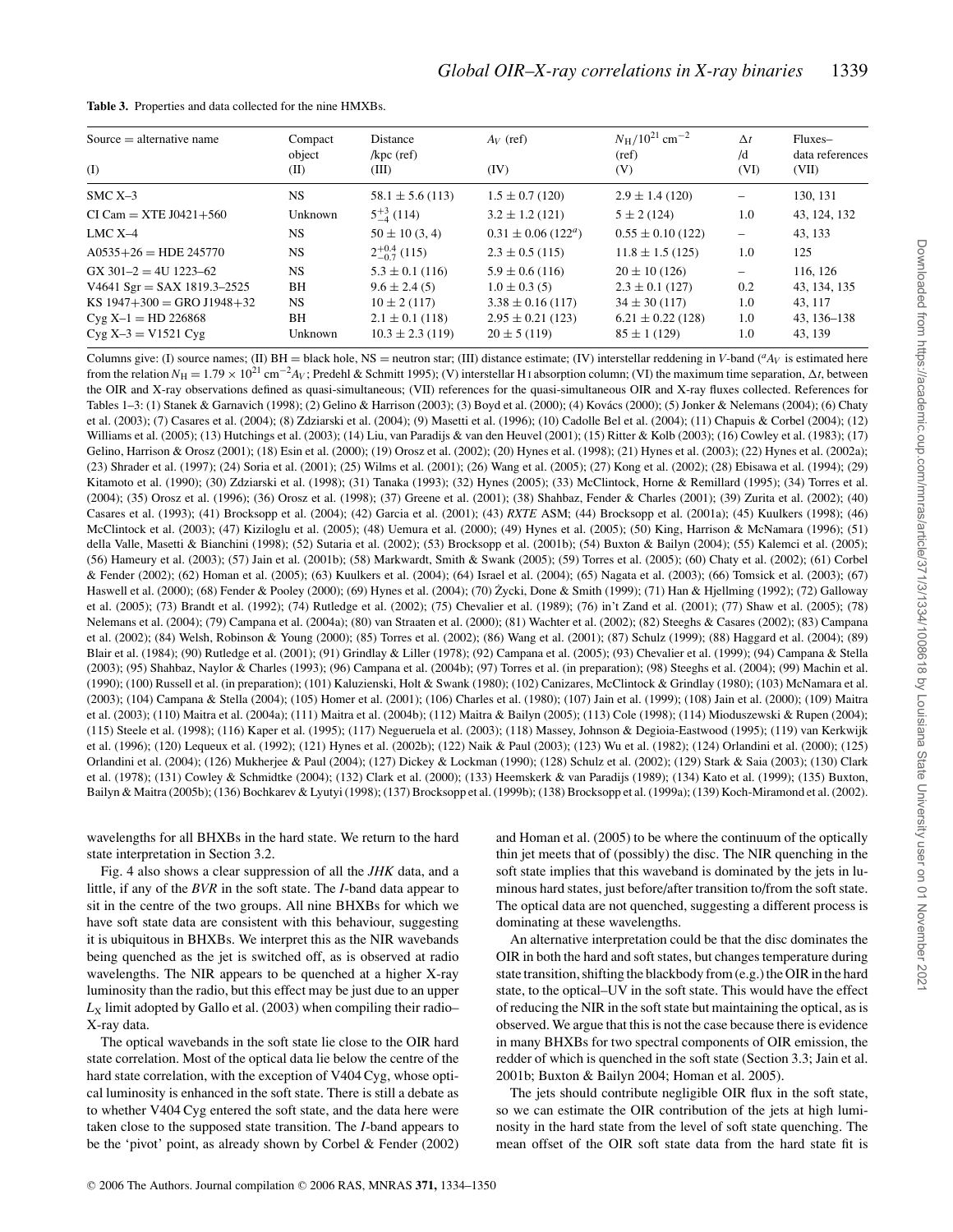

Figure 1. OPT and NIR refer to the optical (*BVR I*) and NIR (*JHK*) wavebands, respectively. As a rule, filled symbols represent NIR data and unfilled symbols represent optical data. The mean  $1\sigma$  errors associated with each value (which include errors on distance and reddening) are shown top left. Panel (a): quasi-simultaneous X-ray versus OIR luminosities for BHXBs in the hard X-ray state. The best power-law fit is  $L_{\text{OIR}} = 10^{13.1 \pm 0.6} L_{\text{X}}^{0.61 \pm 0.02}$ . The black dashed lines represent the  $1\sigma$  uncertainties in the normalization of the fit. Panel (b): as panel (a) but for BHXBs in the soft state (the BHXB hard state correlation is shown for comparison).

 $0.30 \pm 0.32$ ,  $0.71 \pm 0.21$  and  $1.10 \pm 0.26$  dex in  $L_{\nu, \text{OIR}}$  for the *BVR*, *I* and *JHK* bands, respectively. This corresponds to a respective fractional jet component of  $50^{+26}_{-50}$ ,  $81^{+7}_{-13}$  and  $92 \pm 5$  per cent in the *BVR*, *I* and *JHK* bands. It is clear that the spectrum of the jet extends, with spectral index  $\alpha \sim 0$ , from the radio regime to the NIR in BHXBs. The position of the turnover from optically thick to optically thin emission must be close to the NIR waveband for the radio–NIR spectrum to appear flat (unless the optically thick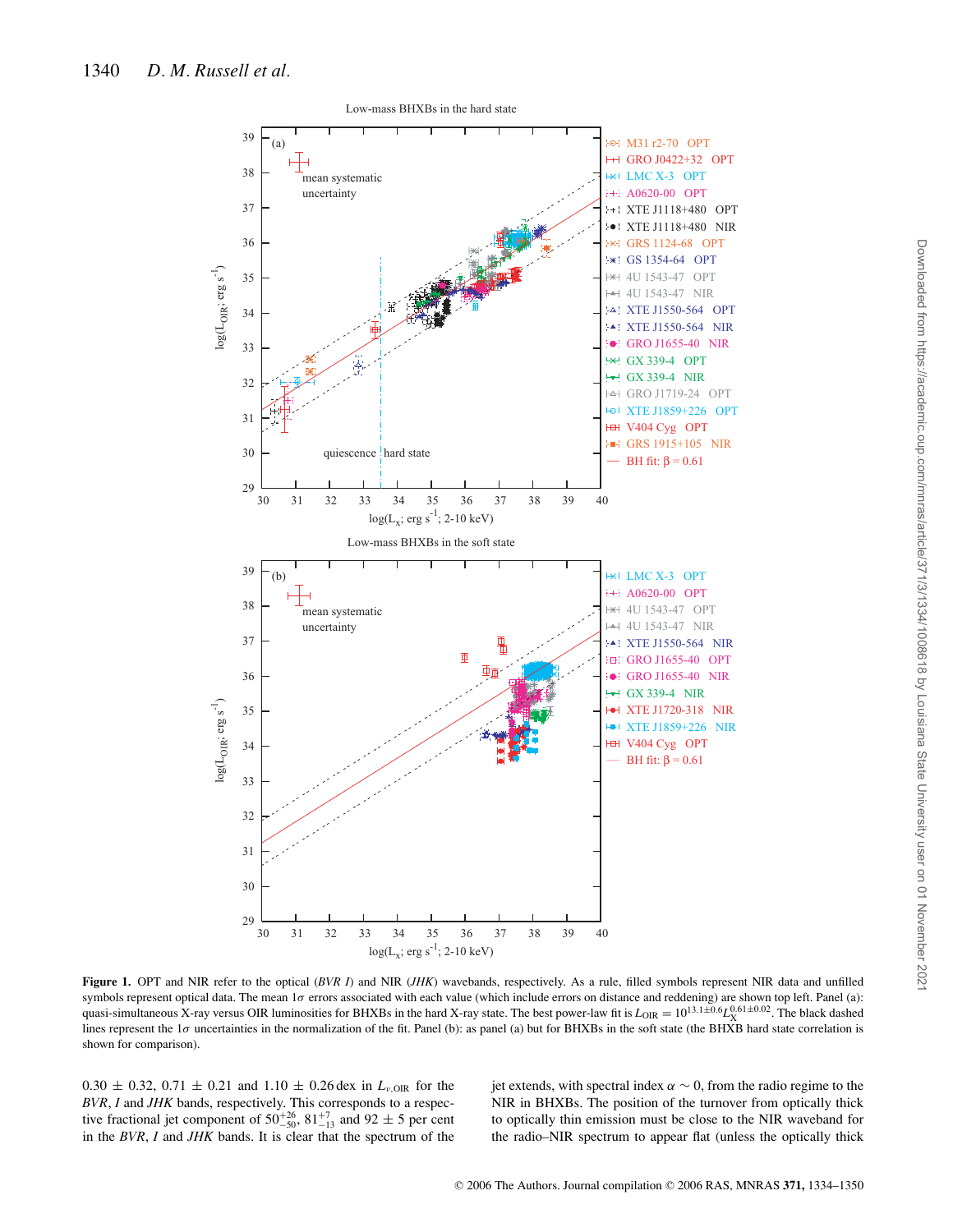

**Figure 2.** OPT and NIR refer to the optical (*BV RI*) and NIR (*JHK*) wavebands, respectively. As a rule, filled symbols represent NIR data and unfilled symbols represent optical data. The mean 1σ errors associated with each value (which include errors on distance and reddening) are shown top left. Panel (a): quasi-simultaneous X-ray versus OIR luminosities for NSXBs in the hard X-ray state. The best power-law fit (green dashed line) is  $L_{\text{OR}} = 10^{10.8 \pm 1.4} L_{\text{X}}^{0.63 \pm 0.04}$ . The BHXB hard state correlation (red line with black dashed 1σ uncertainties) is shown for comparison. Panel (b): as panel (a) but for HMXBs (black hole and neutron star XBs).

spectrum is highly inverted, which is not seen in the radio spectrum most of the time; see e.g. Fender 2001). The OIR spectrum in the hard state is flatter than in the soft state, as is expected if the jet component is present in the former and not in the latter; this is explored further in Section 3.3.

#### **3.2 Modelling disc and jet contributions in the hard state**

We now attempt to interpret the empirical hard state correlations in terms the three most cited OIR emission processes: X-ray reprocessing in the disc, the viscously heated disc and jet emission. We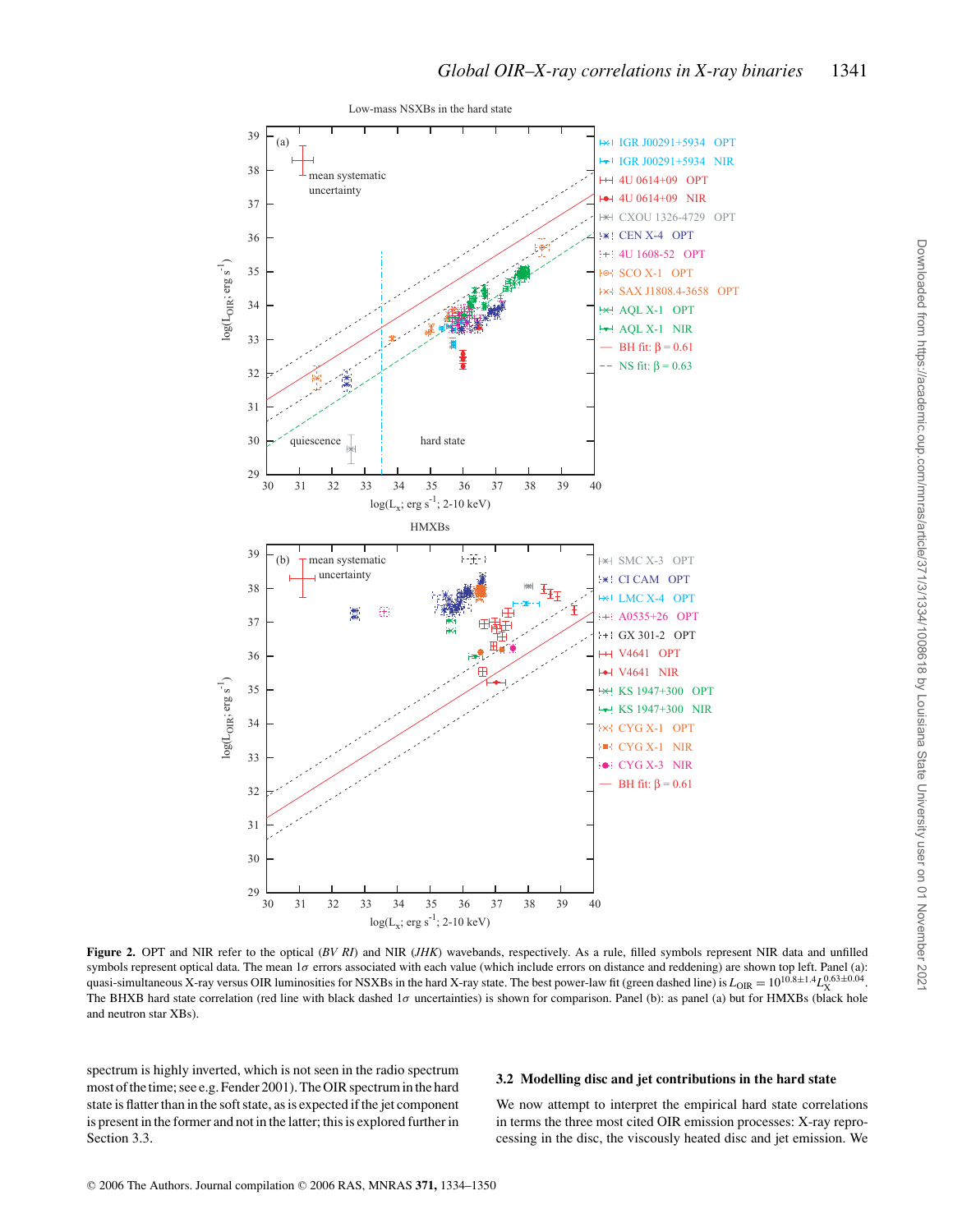

**Figure 3.** Spectral energy distributions (SEDs) of 15 BHXBs. The key in the top left panel corresponds to the X-ray state of the source on the date of observation. A key to the slope of the continuum, i.e. the spectral index  $\alpha$  (where  $L_v \propto v^{\alpha}$ ) is indicated in the second panel on the top row. The dates of observations and references for the data are listed in Table 4.

adopt the theoretical model between optical and X-ray luminosities of van Paradijs & McClintock (1994) for X-ray reprocessing (Section 1.1). van Paradijs & McClintock normalized their relation to a sample of systems, some of which are BHXBs and some NSXBs. Here, we normalize the relation to our sample of NSXBs (just the optical *BV RI* bands), which is much larger than the sample of van Paradijs & McClintock. There is more concrete evidence for NSXBs to be dominated by X-ray reprocessing in the optical regime than in BHXBs (see Section 1). We also take into account a dependency

of the relation on system mass that was neglected by van Paradijs & McClintock, but is needed here to compare between NSXBs and BHXBs. From Kepler's third law and equation (5) of van Paradijs & McClintock (and the discussion that follows), we have

$$
L_{\rm OPT} \propto L_{\rm X}^{1/2} a \propto L_{\rm X}^{1/2} (M_{\rm co} + M_{\rm cs})^{1/3} P^{2/3}.
$$

In the left-hand panel of Fig. 5 we plot the monochromatic luminosity (optical and NIR) versus  $L_{\rm X}^{1/2}$  *a* for each BHXB and NSXB data point in the hard state (adopting the values of  $P$ ,  $M_{\text{co}}$  and  $M_{\text{cs}}$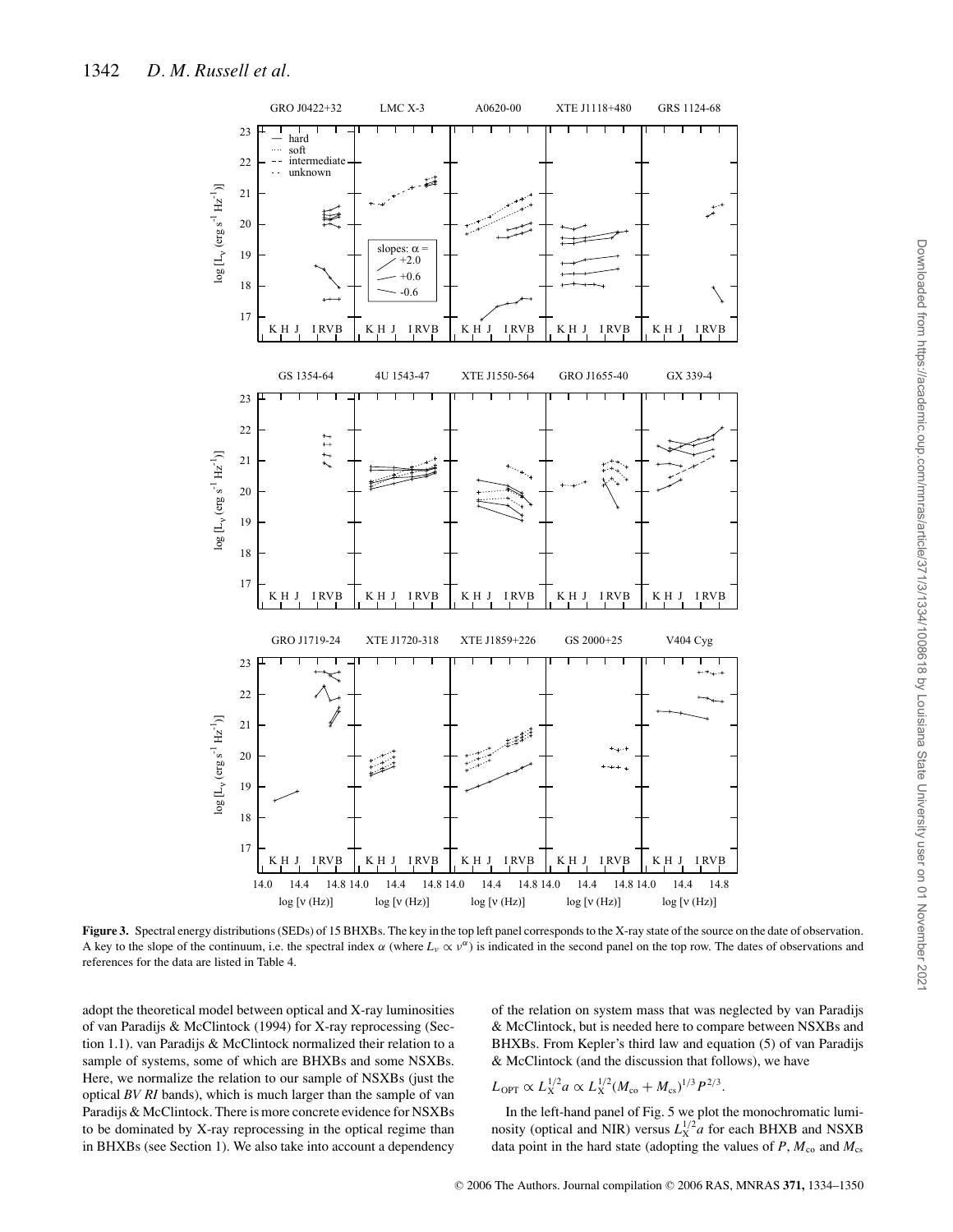| Source                  | X-ray<br>state | Dates<br>(MJD)                             | X-ray<br>state | Dates<br>(MJD)                | X-ray<br>state | Dates<br>(MJD) | References    |
|-------------------------|----------------|--------------------------------------------|----------------|-------------------------------|----------------|----------------|---------------|
| GRO J0422+32            | Hard           | 48866, 48870, 49006-7, 49039, 49209, 49590 |                |                               |                |                | $1 - 4$       |
| $LMC X-3$               | Hard           | 50151, 50683                               | Soft           | 50324, 51038                  | unknown        | 46804          | $5 - 7$       |
| $A0620 - 00$            | Hard           | 42792, 43097-100, 42859                    | Soft           | 42650-2, 42703                |                |                | $8 - 11$      |
| XTE J1118+480           | Hard           | 51652, 51975, 53385-6, 53393, 53409, 53412 |                |                               |                |                | 12, $13^b$    |
| GRS 1124-68             | Hard           | 48453, 48622                               | Soft           | 48367-71                      |                |                | $14 - 16$     |
| GS 1354-64              | Hard           | 50778, 50782, 50851, 50888                 |                |                               |                |                | 17            |
| 4U 1543-47              | Hard           | 52486, 52490, 52495, 52501                 | Soft           | 52454, 52469                  |                |                | 18            |
| XTE J1550-564           | Hard           | 51260, 51630, 51652, 51717                 | Soft           | 51210, 51660, 51682           |                |                | 19, 20        |
| GRO J1655-40            | Hard           | 53422                                      | Soft           | 50217, 50254, 50286, 50648    |                |                | $21 - 23$     |
| GX 339-4                | Hard           | 44748-59, 49539, 50648, 52368, 52382       |                |                               | Intermediate   | 52406          | $23 - 25$     |
| GRO J1719-24            | Hard           | 49096, 49101, 49108, 49266, 49280, 49539   |                |                               |                |                | $23, 26 - 29$ |
| XTE J1720-318           | Hard           | 52782                                      | Soft           | 52659, 52685, 52713           |                |                | 30            |
| XTE J1859+226           | Hard           | 51605-8                                    | Soft           | 51465, 9, 51478, 51488, 51501 |                |                | 31, 32        |
| GS 2000+25 <sup>a</sup> | Soft           | 47360                                      | Unknown        | 47482                         |                |                | 33, 34        |
| $V404$ Cyg              | Hard           | 47684, 47718-27                            | Soft           | 47678                         |                |                | $35 - 38$     |

**Table 4.** Dates and references for the data in Fig. 3.

*<sup>a</sup>*This source (alternative name: QZ Vul) is not tabulated in Table 1; its distance and reddening are 2.7 ± 0.7 kpc and *AV* ∼ 3.5, respectively (Jonker & Nelemans 2004).

*<sup>b</sup>*This previously unpublished data was obtained with the Liverpool Telescope and the United Kingdom Infrared Telescope. See Brocksopp et al. (in preparation) for the data reduction recipe used.

References: (1) Bartolini et al. (1994); (2) Goranskii et al. (1996); (3) Castro-Tirado, Ortiz & Gallego (1997); (4) Hynes & Haswell (1999); (5) Brocksopp et al. (2001a); (6) Treves et al. (1987); (7) Treves et al. (1988); (8) Robertson, Warren & Bywater (1976); (9) Oke & Greenstein (1977); (10) Oke (1977); (11) Kleinmann, Brecher & Ingham (1976); (12) Chaty et al. (2003); (13) this paper (see Brocksopp et al. in preparation); (14) King et al. (1996); (15) della Valle et al. (1998); (16) Bailyn (1992); (17) Brocksopp et al. (2001b); (18) Buxton & Bailyn (2004); (19) Jain et al. (2001a); (20) Jain et al. (2001b); (21) Buxton, Bailyn & Maitra (2005a); (22) Hynes et al. (1998); (23) Chaty et al. (2002); (24) Corbel & Fender (2002); (25) Homan et al. (2005); (26) Sekiguchi & van Wyk (1993); (27) Allen & Jones (1993); (28) Allen & Gilmore (1993); (29) Brocksopp et al. (2004); (30) Nagata et al. (2003); (31) Haswell et al. (2000); (32) Hynes et al. (2002a); (33) Charles et al. (1991); (34) Chevalier & Ilovaisky (1990); (35) Szkody et al. (1989); (36) Gehrz, Johnson & Harrison (1989); (37) Casares et al. (1991); (38) Han & Hjellming (1992).



**Figure 4.** X-ray 2–10 keV luminosity versus OIR and radio monochromatic luminosities for BHXBs.

for each source from Tables 1 and 2). The solid line represents the power-law fit to the optical NSXB data, fixing the slope at unity  $(L_{\text{OPT}} \propto L_{\text{X}}^{1/2} a)$ . We expect a lower normalization for the NIR data due to the shape of the OIR spectrum, which may have a spectral index  $0.5 \le \alpha \le 2.0$  (a conservative range based on theoretical and empirical results of X-ray reprocessing; see e.g. Hynes 2005). The upper and lower dotted lines indicate the expected correlations of the NIR data (approximating the optical to the *V* band centred at 550 nm and the NIR to the *H* band at 1660 nm) if  $\alpha = 0.5$  and 2.0, respectively. The dashed line shows the fit to the optical BHXB data (fixing the slope at  $L_{\text{OPT}} \propto L_{\text{X}}^{1/2} a$ ), which appears to be elevated by ∼1 order of magnitude in *L*<sub>ν,OIR</sub> compared to the optical NSXB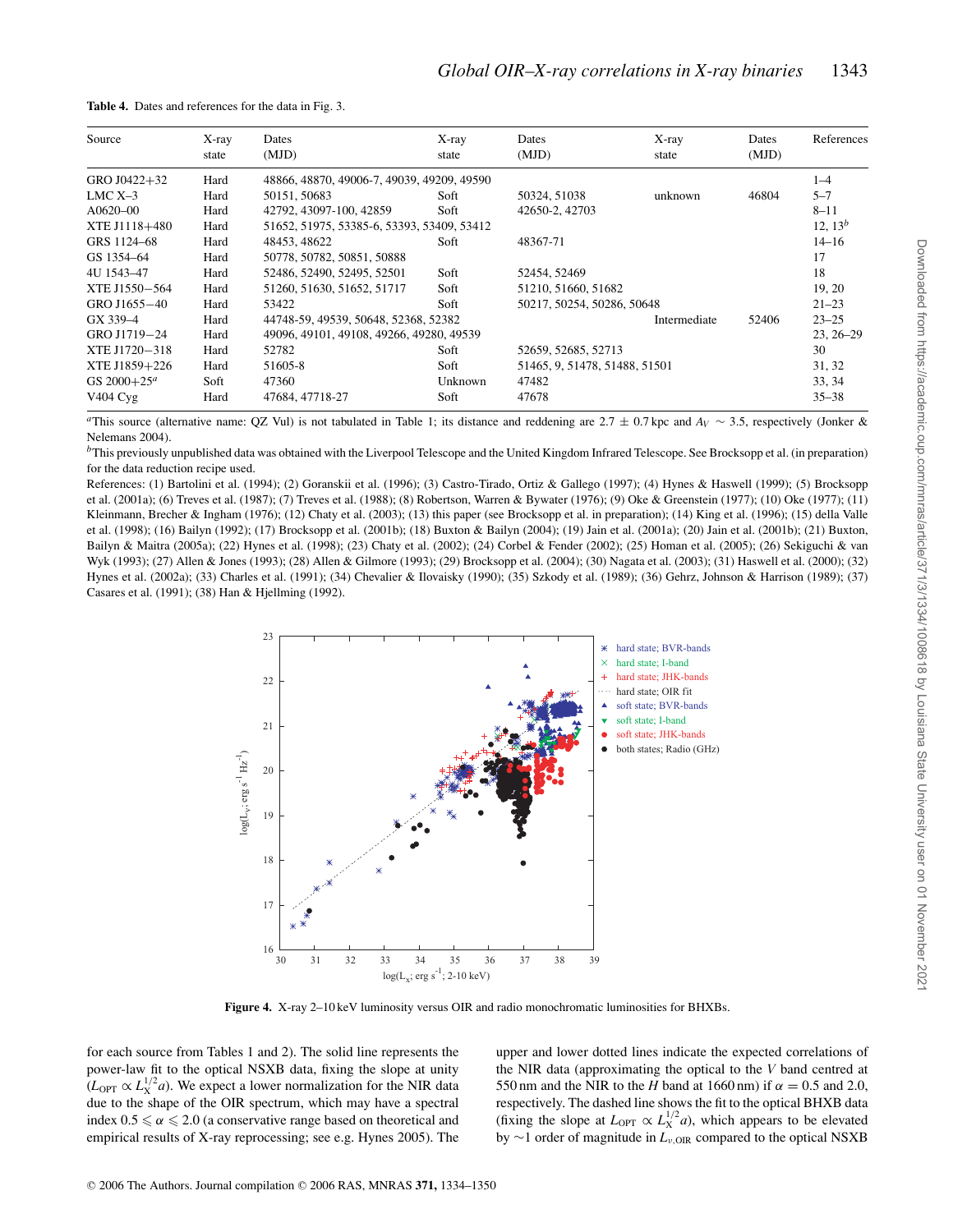

**Figure 5.** BHXBs and NSXBs in the hard X-ray state, with models for X-ray reprocessing (left) and jet (right) components. The X-ray reprocessing models are derived from vP& M (van Paradijs & McClintock 1994), and the jet models assume a flat spectrum from radio to OIR and use the relations from GFP (Gallo et al. 2003) for BHXBs and from M&F (Migliari & Fender 2006) for NSXBs.

| Sample                     | X-ray reprocessing model                                                      |                                |                                           |                   | Jet model                                    | Viscous disc model $-$           |                    |                                  |
|----------------------------|-------------------------------------------------------------------------------|--------------------------------|-------------------------------------------|-------------------|----------------------------------------------|----------------------------------|--------------------|----------------------------------|
|                            | Model                                                                         | $\beta_{data} - \beta_{model}$ | $n_{\text{data}}$ *<br>$n_{\text{model}}$ | Model             | $\beta_{\text{data}} - \beta_{\text{model}}$ | $n_{\text{data}}$<br>$n_{model}$ | Model              | $ \beta_{data} - \beta_{model} $ |
| BHs: $L_{\nu, \text{OPT}}$ | $nL_{\rm V}^{0.5}a$                                                           | $0.05 \pm 0.03$                | $9.3 \pm 0.4$                             | $L_{\rm v}^{0.7}$ | $0.11 \pm 0.02$                              | $1.05 \pm 0.07$                  | $L_{\rm X}^{0.25}$ | $0.34 \pm 0.02$                  |
| BHs: $L_{\nu, \text{NIR}}$ | $(\frac{\nu_{\text{NIR}}}{\nu_{\text{OPT}}})^{\alpha} n L_{\text{X}}^{0.5} a$ | $0.06 \pm 0.03$                | $15.5 - 81.3^{\dagger}$                   | $L_{\rm v}^{0.7}$ | $0.09 \pm 0.04$                              | $1.78 \pm 0.16$                  | $L_{\rm X}^{0.17}$ | $0.44 \pm 0.04$                  |
| NSs: $L_{\nu,OPT}$         | $nL_{\rm Y}^{0.5}a$                                                           | $0.09 \pm 0.02$                | $1.0*$                                    | $L^{1.4}_{\rm v}$ | $0.81 \pm 0.03$                              | $6.03 \pm 1.94$                  | $L_{\rm X}^{0.50}$ | $0.09 \pm 0.03$                  |
| NSs: $L_{\nu, \text{NIR}}$ | $(\frac{\nu_{\rm NIR}}{\nu_{\rm OPT}})^{\alpha} n L_{\rm X}^{0.5} a$          | $0.05 \pm 0.03$                | $3.2 - 16.6^{\dagger}$                    | $L_{\rm v}^{1.4}$ | $0.09 \pm 0.41$                              | $9.55 \pm 3.08$                  | $L_{\rm X}^{0.30}$ | $1.19 \pm 0.41$                  |

**Table 5.** Parameters for the hard state models: theory versus observations.

For  $|\beta_{data} - \beta_{model}|$ ,  $\beta$  and *n* are free parameters; for ( $n_{data}/n_{model}$ ),  $\beta$  is fixed at the value of the model and *n* is a free parameter.<br>\**n* is defined by the fit to the optical NSXB data (see text).

<sup>†</sup>The range corresponds to an OIR spectral index  $0.5 \le \alpha \le 2.0$ .

data. Similarly, the NIR data of both BHXBs and NSXBs lie above the expected correlation for emission from X-ray reprocessing. The implications of these fits are discussed below.

For the jets, we take the models described in Section 1.1 where the spectrum is flat from radio to OIR, and normalize them using the empirical *L*radio–*L*<sup>X</sup> relations found by Gallo et al. (2003) and Migliari & Fender (2006) for BHXBs and NSXBs, respectively. In the right-hand panel of Fig. 5 we plot  $L_{\nu, OIR}$  versus  $L_X$  for hard state BHXBs and NSXBs. The same relation is expected between optical and NIR jet emission when plotting monochromatic luminosity because we are assuming the jet spectrum is flat;  $\alpha \sim 0$ . We find that the jet models can approximately describe the optical and NIR data of the BHXBs. The NIR data from NSXBs lie above the expected jet correlation but possess a similar slope, whereas the slope

of the optical NSXB data is very different to that predicted from jet emission.

The models for OIR emission from a viscously heated disc are described as follows. For the simplest viscously heated steadystate disc, there are two limiting regimes (Frank et al. 2002). For  $hv \ll kT$ , we expect  $L_{\text{OR}} \propto \dot{m}^{1/4}$ . This is simply the Rayleigh–Jeans limit and will only apply well into the IR. For  $h\nu \gg kT$ , the relationship is steeper,  $L_{\text{OIR}} \propto \dot{m}^{2/3}$ . For typical disc edge temperatures of 8000–12,000 K, expected power-law slopes ( $L$ <sub>OIR</sub> ∝ m<sup>γ</sup>) are calculated to vary from  $\gamma \sim 0.3$  in the *K* band, to  $\gamma \sim 0.5$  in *V* band, and  $\gamma \sim 0.6$  in the UV. Using the calculations linking  $L_X$  and m in Section 1.1, this corresponds to expected correlations of the form  $L_{\text{OIR}} \propto L_X^{\beta}$ , where  $0.15 \leqslant \beta \leqslant 0.25$  for BHXBs and  $0.30 \leqslant \beta \leqslant$ 0.50 for NSXBs.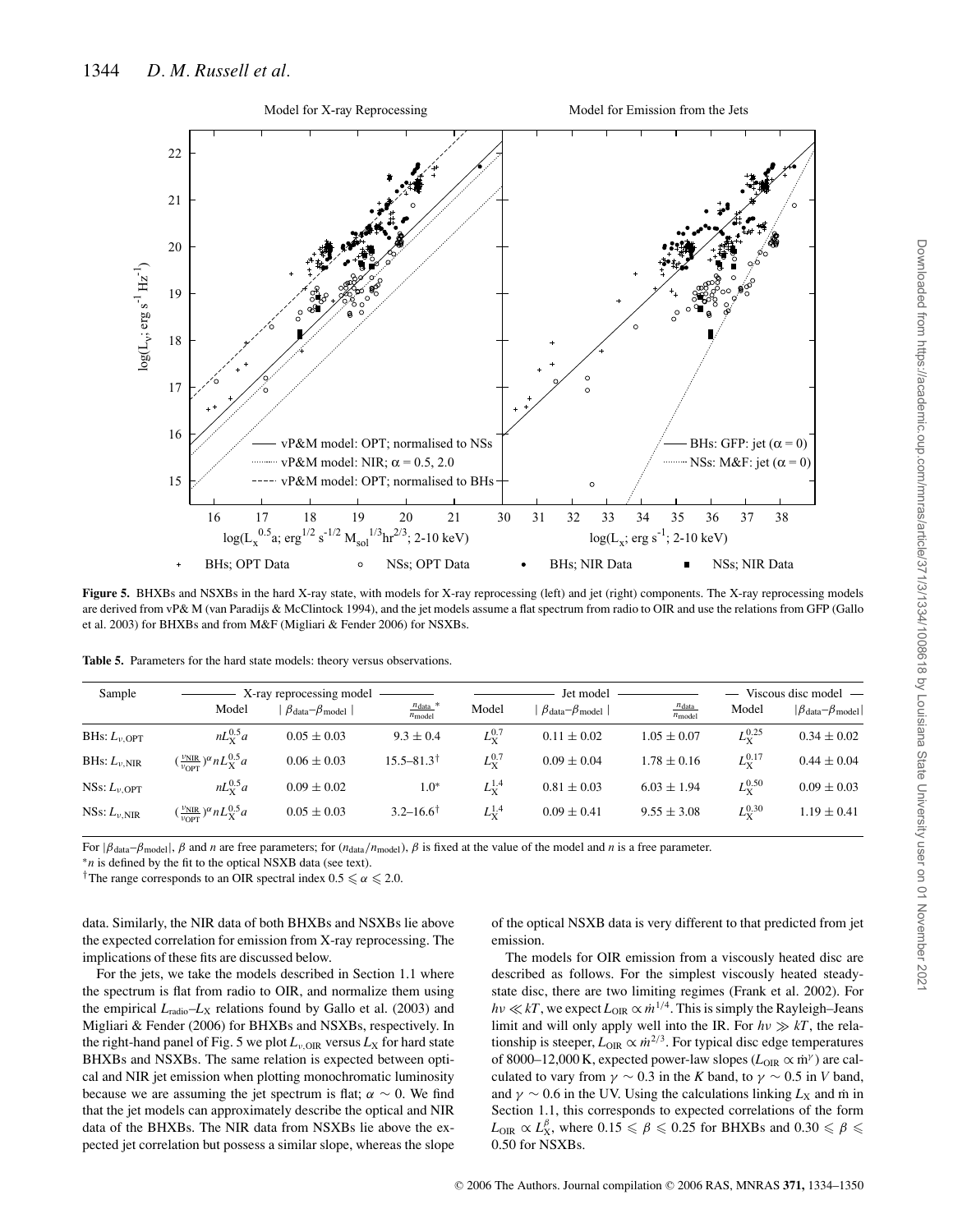A summary of the results of fitting these models to the observed data is provided in Table 5. It is clear that for BHXBs, the slopes  $\beta$ of the observed relations can be explained by the X-ray reprocessing model or the jet model, but not by the viscous disc model (Homan et al. 2005 also ruled out a viscous disc origin to the OIR emission in the hard state of GX 339−4 because the mass accretion rate inferred from the luminosity is much higher than expected). This is also true for the NIR data of the NSXB sample, however, the slope of the NSXB optical data cannot be explained by the jet model and are accurately described by both the reprocessing and viscous models. At high luminosities in the NSXB sample, no OIR data points lie far below the jet relation, suggesting that this process may indeed play a significant OIR role here (as is seen in a few NSXBs, see Migliari et al. 2006, and references therein).

The normalization *n* of the BHXB data is closer to the jet model than the reprocessing model. Although this is consistent with the constraints derived from Section 3.1 (the jets are contributing  $\sim$ 90 per cent of the NIR luminosity here), an optical excess of  $\sim$ 1 order of magnitude from the reprocessing model is not expected. The excess is unlikely to be fully explained by the jets because of the lack of optical quenching in the soft state (Section 3.1). In addition, the optical spectrum of most BHXBs is inconsistent with jet emission dominating (Section 3.3). Instead we suggest that OIR emission from reprocessing is enhanced for BHXBs at a given  $L_X$ due to the localization of the source of X-rays. For example, the X-ray emitting region in BHXBs may have a larger scaleheight than in NSXBs and will therefore illuminate the disc more readily (e.g. Miniutti & Fabian 2004). This may account for the high value of *n* for the optical BHXB data, but still struggles to explain the even higher *n* for the NIR BHXB data.

We note that there are deviations of individual sources from the correlations which may be caused by distance and reddening errors, or by differing emission process contributions due to the range of orbital separations or slight differences in the slope of the radio–OIR jet spectrum between sources (or other system parameters not considered). For example, XTE J1118+480 has a small disc and is known to produce significant optical jet emission (e.g. Malzac, Merloni & Fabian 2004; Hynes et al. 2006) whereas V404 Cyg possesses a large disc and is dominated by X-ray reprocessing in the disc (e.g. Wagner et al. 1991). Other OIR emission mechanisms that could contribute, for example disc OIR emission due to magnetic reconnection, have not been modelled here and could also contribute to the scatter in Fig. 5. These processes cannot be ruled out, but are unlikely to easily explain the observed correlations.

In addition, the orbital inclination may affect the level of OIR emission, in particular from X-ray reprocessing in the disc. To explore this, we have plotted in Fig. 6 the average normalization *n* of the data for each source against the known estimated orbital inclination, fixing the slope at  $L_{\text{OR}} \propto L_{\text{X}}^{0.6}$  for each source. The best estimate of the inclination of each system (where known) was obtained from Treves et al. (1988), Fomalont, Geldzahler & Bradshaw (2001), Wang et al. (2001), Ritter & Kolb (2003) and Falanga et al. (2005). We find no evidence for there being a direct relation between  $L_{\text{OIR}}$  and the orbital inclination  $i$ , suggesting the effect of inclination is subtle.

#### **3.3 The spectral energy distributions**

Although no clear patterns are visible from the SEDs in Fig. 3 on first inspection, closer analysis reveals support for many of the conclusions made so far. Optically thin synchrotron emission is



**Figure 6.** Mean normalization *n* of each source, fixing the slope at  $L_{\text{OIR}} \propto$  $L_{\rm X}^{0.6}$ , versus orbital inclination.

expected to produce an OIR spectral index  $\alpha$  < 0, and this is seen in part of the SEDs of 10 out of 14 BHXBs in the hard state. In the soft state only three out of 10 BHXBs are observed to have  $\alpha$  < 0, suggesting a synchrotron component playing a larger role in the hard state than in the soft ( $\alpha$  in some sources could be dominated by uncertainties in  $A_V$ ; e.g. the SEDs of XTE J1550–564 are red even in the soft state, which is likely due to an underestimated extinction; see Jonker & Nelemans 2004). In comparison,  $\alpha > 0$  is seen in the SEDs of 10/14 BHXBs in the hard state and 10/10 in the soft state. These spectra are likely to have a thermal origin and agree with recent analysis of optical/UV SEDs of six BHXBs (Hynes 2005). The SEDs generally appear redder in the hard state than in the soft, as is observed by the NIR suppression in the soft state (Section 3.1).

A clear suppression of the NIR, and not the optical bands in the soft state is visible in the SEDs of GX 339−4, XTE J1550−564 and 4U 1543−47 (Jain et al. 2001b; Buxton & Bailyn 2004; Homan et al. 2005). In contrast, the value of  $\alpha$  in XTE J1720–318 and XTE J1859+226 appears not to change between the hard and soft states. The SEDs show no substantial evidence for the turnover in the jet spectrum from optically thick ( $\alpha \sim 0$ ) to optically thin ( $\alpha \sim$ −0.6) synchrotron emission, as we may expect to see in the hard state (except in GX 339−4; see Corbel & Fender 2002). This is consistent with the turnover lying close to the NIR (Section 3.1), possibly just redward of  $K$  band. In some systems,  $\alpha$  is more negative at low luminosities. This effect could be the result of (a) a cooler accretion disc, or (b) the jets contributing more than the disc at low luminosities. Since the former process cannot explain the steeply negative SEDs of a few BHXBs at low luminosities, we suspect both processes may play a role.

Finally, the hard state NIR excess seen in GX 339−4 (Corbel & Fender 2002; Homan et al. 2005; interpreted as where the optically thin jet spectrum meets the blue thermal spectrum) is here also seen in LMC X–3 (tentatively), 4U 1543–47, XTE J1550–564 and V404 Cyg. In these sources, we interpret the NIR excess as originating in the optically thin part of the jet spectrum. It is interesting to note that OIR SEDs of a number of NSXBs show an IR excess that cannot be explained by thermal emission, and is likely to originate in the jets (Migliari et al. 2006, and references therein).

#### **3.4 The rise and fall of an outburst**

During a transient outburst typical of BHXBs, the source will either remain in the hard state for the entire outburst (e.g. XTE J1118+480;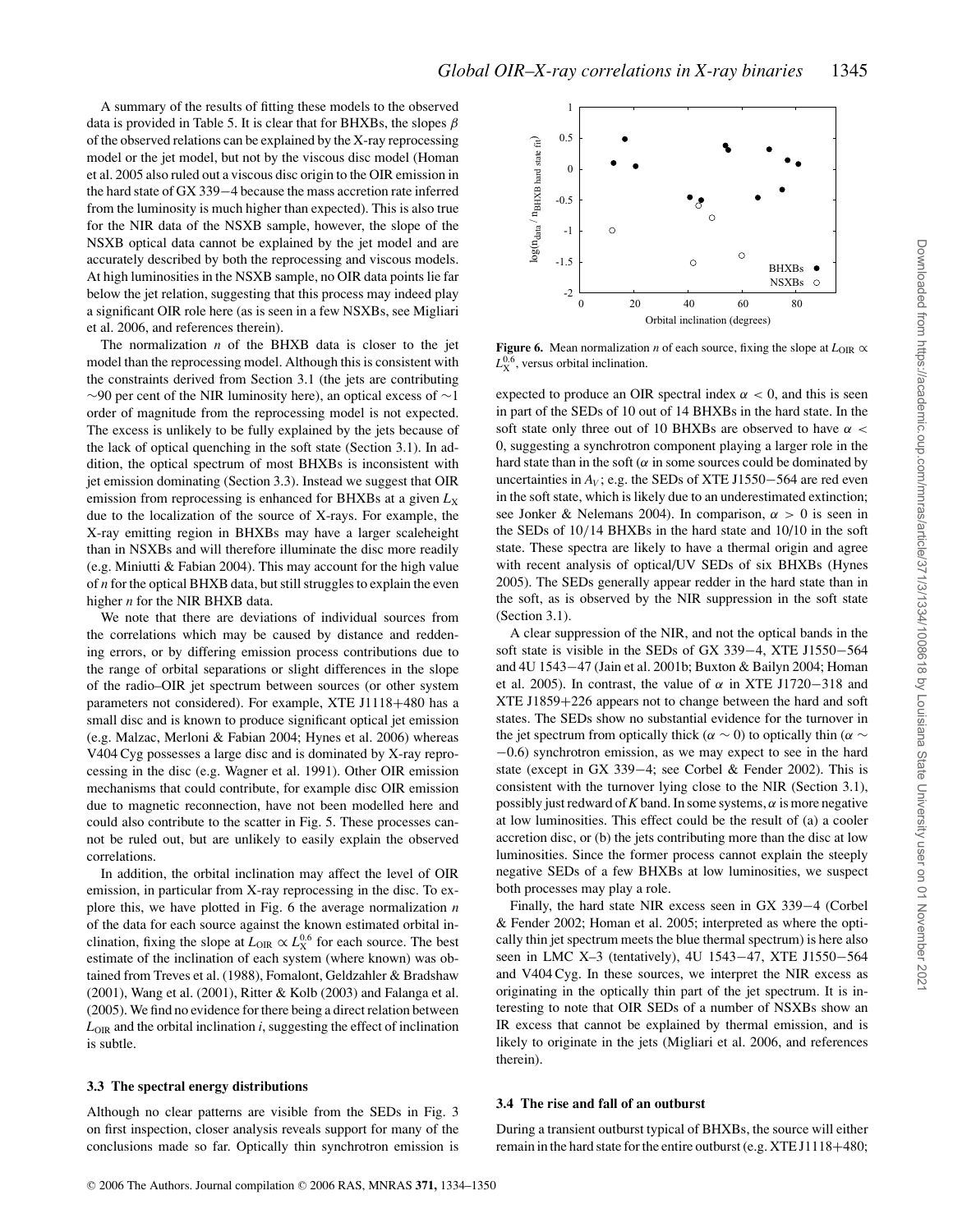GRO J1719−24; see also Brocksopp et al. 2004) or transit into the soft (or intermediate or very high) state, before returning to the hard state and declining in luminosity. A hysteresis effect has been identified in BHXB transients, and at least one NSXB transient: the hard to soft state transition always occurs at a higher X-ray luminosity than the transition back to the hard state (Maccarone & Coppi 2003; Maccarone, Gallo & Fender 2003; Yu et al. 2003; Fender et al. 2004; Homan & Belloni 2005).

Here, we present a prediction of the OIR behaviour of an outburst that results from this hysteresis effect and the models in Section 3.2. The following sequence of events should occur for a BHXB outburst that enters the soft state.

(i)  $L_{\text{OIR}}$  and  $L_X$  increase in the hard state rise of the outburst, with jets and reprocessing contributing to the OIR.

(ii) The source enters the soft state, quenching the jet component.  $L_{\text{OIR}}$  drops but  $L_X$  is maintained.

(iii)  $L_{\text{OIR}}$  and  $L_X$  decrease before transition back to the hard state, when the jet component returns.

(iv)  $L_{\text{OIR}}$  and  $L_X$  continue to decline, with jets and X-ray reprocessing contributing towards  $L_{\text{OIR}}$ .

This sequence is illustrated in the top panel of Fig. 7. In this schematic, we fix the hard-to-soft state transition at  $L_X \sim 10^{38}$  erg s<sup>-1</sup> and the soft-to-hard, at  $L_X \sim 10^{37} \text{ erg s}^{-1}$ . To test our hysteresis prediction, we split the hard state BHXB data into data from the rise of outbursts and data from the declines. We define rise and decline as before and after the peak X-ray (2–10 keV) luminosity of the outburst, respectively. We do not include data on the decline



**Figure 7.** Top panel: schematic of the expected  $L_{\text{OIR}}-L_X$  behaviour for a BHXB outburst that enters the soft state. Lower panel: as the top panel but with OIR data from the rise, soft state and decline (for sources that entered the soft state) stages of outbursts.

for sources that remained in the hard state throughout the outburst, as this is not what our prediction is testing. In the lower panel of Fig. 7 we plot these and the soft state data. Data from persistent sources (LMC X-3 and GRS 1915+105) and from sources in or near quiescence are not included. We find that the prediction is consistent with the data, with some inevitable scatter from errors as described in Section 3.2. The loop is larger in the NIR data, as is expected because the jets contribute more in the NIR than in the optical regime. Other reasons for any deviations from the expected models are also discussed in Section 3.2.

#### **3.5 Applications of the correlations**

The existence of the OIR–X-ray correlations leads to a number of intriguing tools and uses for quasi-simultaneous multiwavelength data.

#### *3.5.1 The mass accretion rate*

In Section 1.1 we show how  $L_X$  and  $\dot{m}$  are thought to be linked for BHXBs and NSXBs. Here, we can use the empirical hard state  $L_{\text{OIR}} L<sub>X</sub>$  correlations to link the OIR luminosity to the mass accretion rate:

BHXBs: 
$$
L_{\text{OIR}} \propto L_X^{0.6} \propto \dot{m}^{1.2}
$$
,  
NSXBs:  $L_{\text{OIR}} \propto L_X^{0.6} \propto \dot{m}^{0.6}$ .

Essentially,  $L_{\text{OIR}}$  for BHXBs and NSXBs respond to  $L_X$  in the same way, but not to  $\dot{m}$ , since  $L_X$  varies with  $\dot{m}$  differently for BHXBs and NSXBs. From equations  $(1)$  and  $(7)$  of Körding et al.  $(2006)$  we can estimate accretion rates directly from  $L_{\text{OIR}}$  in the hard state:

BHXBs: 
$$
L_{OR}/erg s^{-1} \approx 5.3 \times 10^{13} (m/g s^{-1})^{1.2}
$$
,  
Or:  $\dot{m}/g s^{-1} \approx 3.7 \times 10^{-12} (L_{OR}/erg s^{-1})^{0.8}$ .  
NSXBs:  $L_{OR}/erg s^{-1} \approx 3.2 \times 10^{23} (m/g s^{-1})^{0.6}$ ,  
Or:  $\dot{m}/g s^{-1} \approx 6.7 \times 10^{-40} (L_{OR}/erg s^{-1})^{1.7}$ .

Given the level of the scatter in the correlations, we expect these calculations to be accurate to ∼1 order of magnitude. The OIR luminosity is all that is required to estimate *m*˙ for hard state objects, however, m would be more accurately measured from  $L_X$ , where most of the energy is usually released. In addition, it is possible to estimate the X-ray, OIR and radio luminosities in the hard state quasi-simultaneously, given the value of just one because they are all linked through correlations.

#### *3.5.2 Parameters of an X-ray binary*

Quasi-simultaneous OIR and X-ray luminosities can constrain the nature of the compact object (BHXB or NSXB), the mass of the companion (HMXB or LMXB) and the distance and reddening to an X-ray binary. This is possible because the data from BHXBs (in the hard and soft states), NSXBs and HMXBs lie in different areas of the  $L_X - L_{\text{OIR}}$  diagram, with some areas of overlap. If the distance and reddening towards a source is known (not necessarily to a high level of accuracy), its quasi-simultaneous OIR and X-ray fluxes could reveal the source to be any one of the above types of XB. In addition, if the nature of the compact object is known (BH or NS), but the distance and/or reddening is not, the fluxes can constrain these parameters. We stress that the total errors associated with the data (top left error bars in each panel of Figs 1 and 2) need to be considered to define the areas of overlap.

Current techniques used to infer the nature of the compact object in XBs include X-ray timing analysis (e.g. thermonuclear instabilities on accreting neutron stars produce type I X-Ray bursts), the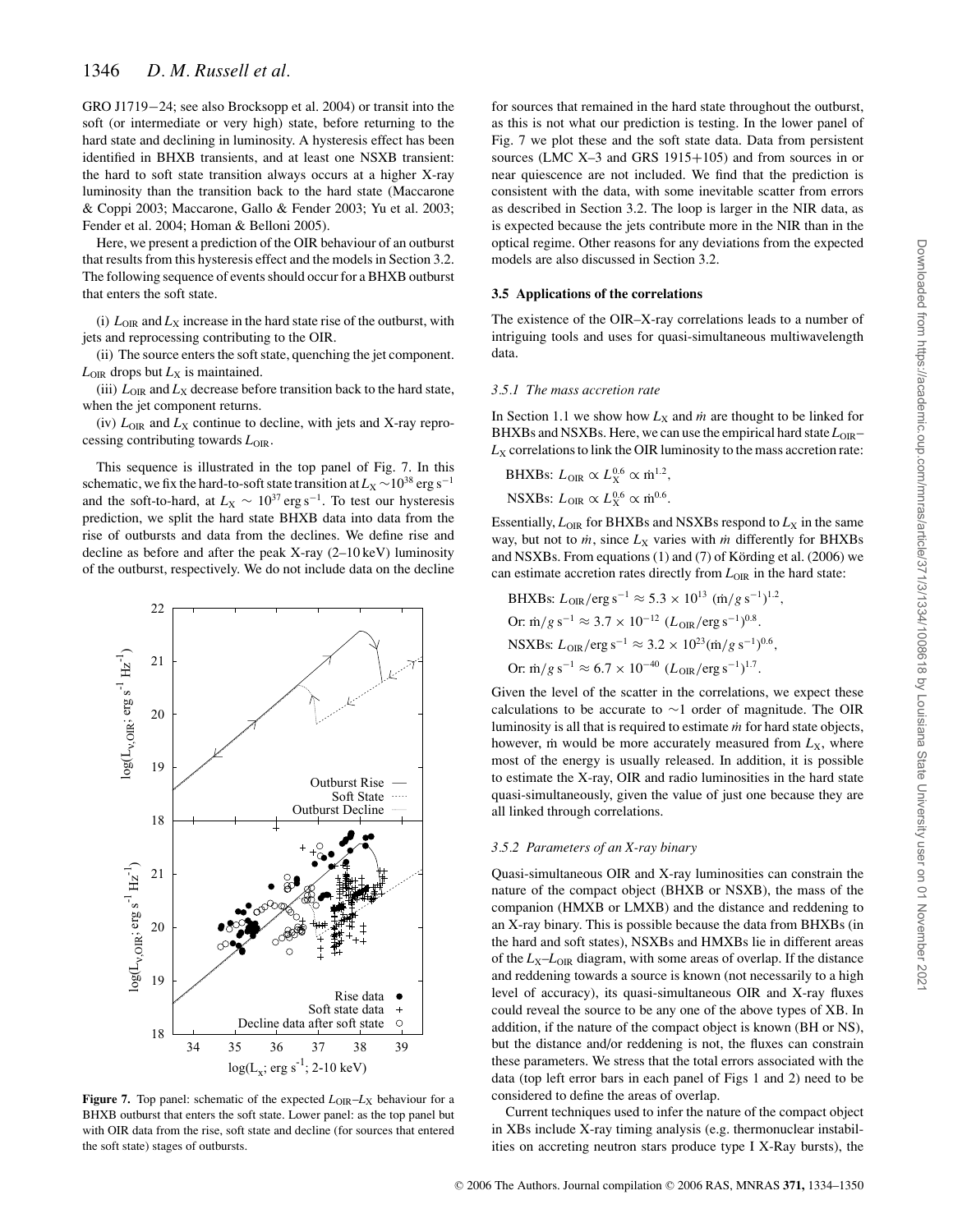X-ray spectrum (the well-known X-ray states of BHXBs and tracks in the colour–colour diagrams of NSXBs; e.g. McClintock & Remillard 2006) and optical timing analysis in quiescence (the orbital period and radial velocity amplitude constrain the mass function). This new tool has the power to constrain the nature of the compact object requiring only  $L_{\text{OIR}}$ ,  $L_X$  and, only at high luminosities, the X-ray state of the source at the time of observations.

This tool may have many applications. X-ray all-sky monitors such as the *RXTE* ASM are continuously discovering new XBs which are subsequently identified at optical wavelengths. In addition, campaigns are underway to find extragalactic XBs, many of which have optical counterparts discovered with the *Hubble Space Telescope* (*HST*) (e.g. Williams et al. 2005). It would also be interesting to see where ultraluminous X-ray sources (ULXs) and supermassive black holes (SMBHs) (e.g. the X-ray and NIR flares seen from Sagittarius A<sup>∗</sup>; e.g. Yuan, Quataert & Narayan 2004) lie in the  $L_{\text{OIR}}-L_{\text{X}}$  diagram with the inclusion of a mass term, and whether this could be used to constrain the black hole mass in these systems.

#### *3.5.3 The power of the jets*

The evidence in this paper confirms that in the literature of the presence of a flat jet spectrum from radio to NIR wavelengths in the hard state, with the optically thin–optically thick turnover close to the *K* band (see Sections 3.1 and 3.3). The power of the jets is sensitive to the position of the turnover since it is dominated by the higher energy photons. However, the most recent calculations of the jet power (e.g. Gallo et al. 2005; Heinz & Grimm 2005; Migliari & Fender 2006) already assume the jet spectrum extends to the IR so no extra calculations are required from this work.

#### **4 CONCLUSIONS**

We have collected a wealth of OIR and X-ray fluxes from 33 XBs in order to identify the mechanisms responsible for the OIR emission. A strong correlation between quasi-simultaneous OIR and X-ray luminosities has been discovered for BHXBs in the hard state:  $L_{\text{OIR}} \propto$  $L_{\rm X}^{0.61 \pm 0.02}$ . This correlation holds over eight orders of magnitude in  $L_X$  and includes data from BHXBs in quiescence and at large distances (LMC and M31), which were (until recently; see Gallo et al. 2006) unattainable for radio–X-ray correlations in XBs. All the NIR (and some of the optical) BHXB luminosities are suppressed in the soft state; a behaviour indicative of synchrotron emission from the jets at high luminosities in the hard state. A similar correlation is found for NSXBs in the hard state:  $L_{\text{OR}} \propto L_{\text{X}}^{0.63 \pm 0.04}$ , which holds over seven orders of magnitude in *L*<sub>X</sub>. At a given X-ray luminosity, a NSXB is typically 20 times fainter in OIR than a BHXB.

Comparing the hard state OIR data to radio data of Gallo et al. (2003), we find that the radio–OIR jet spectrum in BHXBs is nearly flat ( $F_v$  = constant) at a given  $L_X$  (see also Fender 2001). From this and OIR SEDs of 15 BHXBs, which show an IR excess in a number of systems, we deduce that the optically thick–optically thin turnover in the jet spectrum is likely to be close to the *K* band for BHXBs. In comparison, the turnover probably lies further into the IR for NSXBs (see Migliari et al. 2006).

By comparing the observed OIR–X-ray relations with those expected from models of a number of emission processes, we are able to constrain the mean OIR contributions of these processes for XBs. Table 6 summarizes the results. We find from the level of soft state quenching in BHXBs that the jets are contributing ∼90 per cent **Table 6.** The OIR emission processes that can describe the empirical OIR– X-ray relations and SEDs.

| Sample            | X-ray<br>state | X-ray<br>repro-<br>cessing | Jet<br>emis-<br>sion | <b>Viscous</b><br>disc | Intrinsic<br>com<br>panion |
|-------------------|----------------|----------------------------|----------------------|------------------------|----------------------------|
| <b>NSXBs: OPT</b> | Hard           |                            | ×                    | $\checkmark$           | X                          |
| <b>NSXBs: NIR</b> | Hard           |                            |                      | X                      | X                          |
| <b>BHXBs: OPT</b> | Hard           |                            |                      | $\times$               | $\times$                   |
| <b>BHXBs: NIR</b> | Hard           | $\times$                   | $\checkmark$         | $\times$               | X                          |
| <b>BHXBs: OIR</b> | Soft           | $\checkmark$               | $\times$             | $\checkmark$           | $\times$                   |
| HMXBs; OIR        | A11            | $\times$                   | $\times$             | $\times$               |                            |

of the NIR emission at high luminosities in the hard state. The optical BHXB data could have a jet contribution between zero and 76 per cent but the optical SEDs show a thermal spectrum indicating X-ray reprocessing in the disc dominates in this regime. In BHXBs, ambiguity arises from the fact that the slope of the expected OIR–X-ray relations from the jets and X-ray reprocessing is essentially indistinguishable. Emission from the viscously heated disc may contribute at low luminosities in BHXBs, but cannot account for the observed correlations. In the NSXBs, the correlations can be explained by the X-ray reprocessing model alone (agreeing with the current thinking), but the jets may play a role at high luminosities, especially in the NIR. The exact contributions of the emission processes are likely to be sensitive to many individual parameters, such as the size of the accretion disc and the shape of the jet spectrum (e.g. the OIR luminosity of the jets is very sensitive to the slope of the optically thick jet spectrum).

The SEDs show a non-thermal component  $(\alpha < 0)$  in most sources in the hard state, and thermal emission ( $\alpha > 0$ ) is present, probably in all sources in both hard and soft states. The soft state emission could originate from a combination of X-ray reprocessing (as the OIR–X-ray relations suggest) and the viscous disc (e.g. Homan et al. 2005). The SEDs of many BHXBs are redder at low luminosities, which seem to be due to both a cooler disc blackbody and a higher fractional contribution from the jets. BHXBs may be jet dominated at low luminosities (for more on jet-dominated states, see Fender 2001; Falcke, Körding & Markoff 2004; Fender et al. 2004; Gallo et al. 2005; Körding et al. 2006). We have also made a prediction of the 'L<sub>OIR</sub>-L<sub>X</sub> path' of a BHXB for a typical outburst, based on a hysteresis effect whereby the hard state rise reaches a higher luminosity than the hard state decline, if the source enters the soft state. The data obtained in this paper appear to agree with the prediction, with some inevitable scatter.

Since the X-ray, OIR and radio luminosities and the mass accretion rate are all linked through correlations in the hard state, it is possible to estimate the quasi-simultaneous values of all of these parameters, given the value of just one, by e.g. daily monitoring of the X-ray or OIR fluxes (which is currently being done for some sources by the *RXTE* ASM and by ground-based telescopes). In addition, we have discovered a potentially powerful tool to complement current techniques, that can constrain the nature of the compact object, the mass of the companion and the distance/reddening towards an XB, given only the quasi-simultaneous X-ray and OIR luminosities. Data from BHXBs (in the hard and soft states), NSXBs and HMXBs lie in different areas of the  $L_X - L_{\text{OR}}$  diagram, with small areas of overlap. The tool is most useful for e.g. faint sources with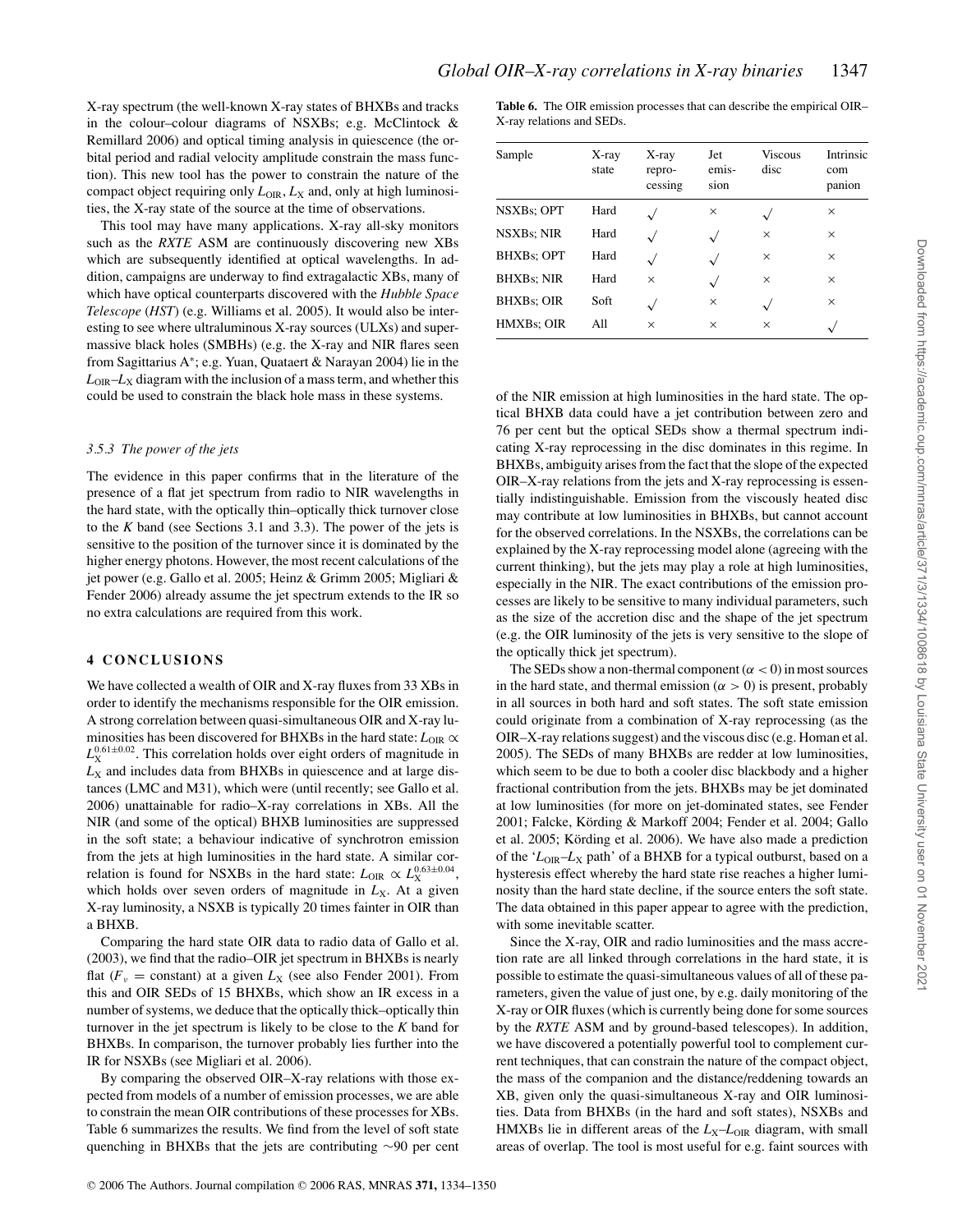poor timing analysis or at large distances, i.e. extragalactic XBs and new transients.

Further work that could constrain the emission process contributions include identifying linear polarimetry perpendicular to the jet axis (a diagnostic of optically thin synchrotron emission), emission line equivalent width analysis (in particular testing for the Baldwin effect; e.g. Mushotzky & Ferland 1984) and analysing  $L_{\text{OR}}-L_X$  relations in the intermediate and very high X-ray states and in ULXs and SMBHs.

#### **ACKNOWLEDGMENTS**

We would like to thank Erik Kuulkers for providing the A0620- 00 data (Kuulkers 1998) and Elena Gallo for the radio and X-ray data of Gallo et al. (2003). We thank the referee for many useful comments that significantly improved this work. Results provided by the ASM/*RXTE* teams at MIT and at the *RXTE* SOF and GOF at NASA's GSFC. This paper uses data taken with United Kingdom Infrared Telescope (UKIRT) and the Liverpool Telescope, the latter of which is funded via EU, PPARC and JMU grants.

#### **REFERENCES**

- Allen W., Gilmore A. C., 1993, IAUC, 5784
- Allen W. H., Jones A. F., 1993, IAUC, 5774
- Bailyn C. D., 1992, ApJ, 391, 298
- Bartolini C., Guarnieri A., Piccioni A., Beskin G. M., Neizvestny S. I., 1994, ApJS, 92, 455
- Blair W. P., Raymond J. C., Dupree A. K., Wu C.-C., Holm A. V., Swank J. H., 1984, ApJ, 278, 270
- Blandford R. D., Konigl A., 1979, ApJ, 232, 34
- Bochkarev N. G., Lyutyi V. M., 1998, Astron. Lett., 24, 277
- Boyd P. T., Smale A. P., Homan J., Jonker P. G., van der Klis M., Kuulkers E., 2000, ApJ, 542, L127
- Brandt S., Castro-Tirado A. J., Lund N., Dremin V., Lapshov I., Syunyaev R., 1992, A&A, 262, L15
- Brocksopp C., Fender R. P., Larionov V., Lyuty V. M., Tarasov A. E., Pooley G. G., Paciesas W. S., Roche P., 1999a, MNRAS, 309, 1063
- Brocksopp C., Tarasov A. E., Lyuty V. M., Roche P., 1999b, A&A, 343, 861
- Brocksopp C., Groot P. J., Wilms J., 2001a, MNRAS, 328, 139
- Brocksopp C., Jonker P. G., Fender R. P., Groot P. J., van der Klis M., Tingay S. J., 2001b, MNRAS, 323, 517
- Brocksopp C., Bandyopadhyay R. M., Fender R. P., 2004, New Astron., 9, 249
- Buxton M. M., Bailyn C. D., 2004, ApJ, 615, 880
- Buxton M., Bailyn C., Maitra D., 2005a, Astron. Telegr., 418
- Buxton M., Bailyn C., Maitra D., 2005b, Astron. Telegr., 542
- Cadolle Bel M. et al., 2004, A&A, 426, 659
- Callanan P. J. et al., 1995, ApJ, 441, 786
- Campana S., Stella L., 2003, ApJ, 597, 474
- Campana S., Stella L., 2004, Nucl. Phys. B Suppl., 132, 427
- Campana S. et al., 2002, ApJ, 575, L15
- Campana S., Israel G. L., Stella L., Gastaldello F., Mereghetti S., 2004a, ApJ, 601, 474
- Campana S. et al., 2004b, ApJ, 614, L49
- Campana S., Stella L., Israel G. L., Belloni T., Pagani C., Burrows D. N., Gehrels N., 2005, Astron. Telegr., 529
- Canizares C. R., McClintock J. E., Grindlay J. E., 1980, ApJ, 236, L55
- Cardelli J. A., Clayton G. C., Mathis J. S., 1989, ApJ, 345, 245
- Casares J., Charles P. A., Jones D. H. P., Rutten R. G. M., Callanan P. J., 1991, MNRAS, 250, 712
- Casares J., Charles P. A., Naylor T., Pavlenko E. P., 1993, MNRAS, 265, 834
- Casares J., Zurita C., Shahbaz T., Charles P. A., Fender R. P., 2004, ApJ, 613, L133
- Castro-Tirado A. J., Ortiz J. L., Gallego J., 1997, A&A, 322, 507
- Chapuis C., Corbel S., 2004, A&A, 414, 659
- Charles P. A., Coe M. J., 2006, in Lewin W. H. G., van der Klis M., eds, Compact Stellar X-Ray Sources. Cambridge Univ. Press, Cambridge, p. 215
- Charles P. A. et al., 1980, ApJ, 237, 154
- Charles P. A., Kidger M. R., Pavlenko E. P., Prokof'eva V. V., Callanan P. J., 1991, MNRAS, 249, 567
- Chaty S., Mirabel I. F., Goldoni P., Mereghetti S., Duc P.-A., Martí J., Mignani R. P., 2002, MNRAS, 331, 1065
- Chaty S., Haswell C. A., Malzac J., Hynes R. I., Shrader C. R., Cui W., 2003, MNRAS, 346, 689
- Chen W., Shrader C. R., Livio M., 1997, ApJ, 491, 312
- Chevalier C., Ilovaisky S. A., 1990, A&A, 238, 163
- Chevalier C., Ilovaisky S. A., van Paradijs J., Pedersen H., van der Klis M., 1989, A&A, 210, 114
- Chevalier C., Ilovaisky S. A., Leisy P., Patat F., 1999, A&A, 347, L51
- Clark G., Doxsey R., Li F., Jernigan J. G., van Paradijs J., 1978, ApJ, 221, L37
- Clark J. S. et al., 2000, A&A, 356, 50
- Cole A. A., 1998, ApJ, 500, L137
- Corbel S., Fender R. P., 2002, ApJ, 573, L35
- Corbel S., Nowak M. A., Fender R. P., Tzioumis A. K., Markoff S., 2003, A&A, 400, 1007
- Cowley A. P., Schmidtke P. C., 2004, AJ, 128, 709
- Cowley A. P., Crampton D., Hutchings J. B., Remillard R., Penfold J. E., 1983, ApJ, 272, 118
- Cunningham C., 1976, ApJ, 208, 534
- della Valle M., Masetti N., Bianchini A., 1998, A&A, 329, 606
- Dickey J. M., Lockman F. J., 1990, ARA&A, 28, 215
- Ebisawa K. et al., 1994, PASJ, 46, 375
- Esin A. A., McClintock J. E., Narayan R., 1997, ApJ, 489, 865
- Esin A. A., Kuulkers E., McClintock J. E., Narayan R., 2000, ApJ, 532, 1069
- Falanga M. et al., 2005, A&A, 444, 15
- Falcke H., Biermann P. L., 1996, A&A, 308, 321
- Falcke H., Körding E., Markoff S., 2004, A&A, 414, 895
- Fender R. P., 2001, MNRAS, 322, 31
- Fender R. P., 2006, in Lewin W. H. G., van der Klis M., eds, Compact Stellar X-Ray Sources. Cambridge Univ. Press, Cambridge, p. 381
- Fender R. P., Pooley G. G., 2000, MNRAS, 318, L1
- Fender R. P., Gallo E., Jonker P. G., 2003, MNRAS, 343, L99
- Fender R. P., Belloni T. M., Gallo E., 2004, MNRAS, 355, 1105
- Fomalont E. B., Geldzahler B. J., Bradshaw C. F., 2001, ApJ, 558, 283 Frank J., King A., Raine D. J., 2002, Accretion Power in Astrophysics, 3rd edn. Cambridge Univ. Press, Cambridge
- Gallo E., Fender R. P., Pooley G. G., 2003, MNRAS, 344, 60
- Gallo E., Fender R. P., Kaiser C., Russell D. M., Morganti R., Oosterloo T., Heinz S., 2005, Nat, 436, 819
- Gallo E., Fender R., Miller-Jones J., Merloni A., Jonker P., Heinz S., Maccarone T., van der Klis M., 2006, MNRAS, 370, 1351
- Galloway D. K., Markwardt C. B., Morgan E. H., Chakrabarty D., Strohmayer T. E., 2005, ApJ, 622, L45
- Garcia M. R., McClintock J. E., Narayan R., Callanan P., Barret D., Murray S. S., 2001, ApJ, 553, L47
- Gehrz R. D., Johnson J., Harrison T., 1989, IAUC, 4816
- Gelino D. M., Harrison T. E., 2003, ApJ, 599, 1254
- Gelino D. M., Harrison T. E., Orosz J. A., 2001, AJ, 122, 2668
- Goranskii V. P., Karitskaya E. A., Kurochkin N. E., Trunkovskii E. M., 1996, Astron. Lett., 22, 371
- Greene J., Bailyn C. D., Orosz J. A., 2001, ApJ, 554, 1290
- Grindlay J. E., Liller W., 1978, ApJ, 220, L127
- Haggard D., Cool A. M., Anderson J., Edmonds P. D., Callanan P. J., Heinke C. O., Grindlay J. E., Bailyn C. D., 2004, ApJ, 613, 512
- Hameury J.-M., Barret D., Lasota J.-P., McClintock J. E., Menou K., Motch C., Olive J.-F., Webb N., 2003, A&A, 399, 631
- Han X., Hjellming R. M., 1992, ApJ, 400, 304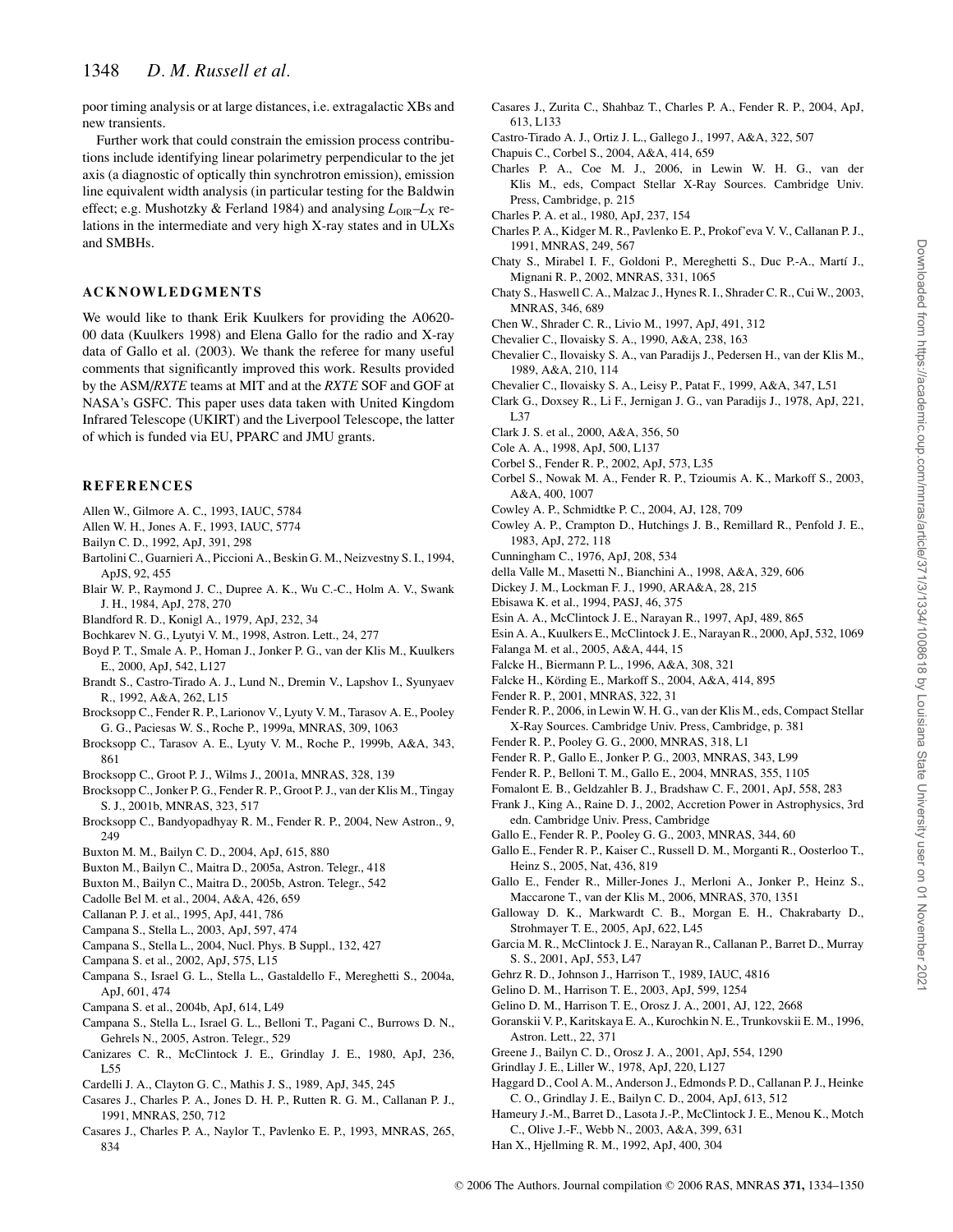- Hasinger G., van der Klis M., 1989, A&A, 225, 79
- Haswell C. A., Chaty S., Cui W., Casares J. V., Hynes R. I., 2000, Astron. Telegr., 55
- Haswell C. A., Hynes R. I., King A. R., Schenker K., 2002, MNRAS, 332, 928
- Heemskerk M. H. M., van Paradijs J., 1989, A&A, 223, 154
- Heinz S., Grimm H. J., 2005, ApJ, 633, 384
- Heinz S., Sunyaev R. A., 2003, MNRAS, 343, L59
- Hjellming R. M., Han X., 1995, in Lewin W. H. G., van Paradijs J., van den Heuvel E. P. J., eds, Radio Properties of X-Ray Binaries. Cambridge Univ. Press, Cambridge, p. 308
- Homan J., Belloni T., 2005, Ap&SS, 300, 107
- Homan J., Wijnands R., van der Klis M., Belloni T., van Paradijs J., Klein-Wolt M., Fender R., Méndez M., 2001, ApJS, 132, 377
- Homan J., Buxton M., Markoff S., Bailyn C. D., Nespoli E., Belloni T., 2005, ApJ, 624, 295
- Homer L., Charles P. A., Chakrabarty D., van Zyl L., 2001, MNRAS, 325, 1471
- Hutchings J. B., Winter K., Cowley A. P., Schmidtke P. C., Crampton D., 2003, AJ, 126, 2368
- Hynes R. I., 2005, ApJ, 623, 1026
- Hynes R. I., Haswell C. A., 1999, MNRAS, 303, 101
- Hynes R. I. et al., 1998, MNRAS, 300, 64
- Hynes R. I., Haswell C. A., Chaty S., Shrader C. R., Cui W., 2002a, MNRAS, 331, 169
- Hynes R. I. et al., 2002b, A&A, 392, 991
- Hynes R. I., Steeghs D., Casares J., Charles P. A., O'Brien K., 2003, ApJ, 583, L95
- Hynes R. I. et al., 2004, ApJ, 611, L125
- Hynes R. I., Gelino D. M., Pearson K. J., Robinson E. L., 2005, Astron. Telegr., 393
- Hynes R. I. et al. 2006, ApJ, in press (astro-ph/0607314)
- in't Zand J. J. M. et al., 2001, A&A, 372, 916
- Israel G. L. et al., 2004, Astron. Telegr., 243
- Jain R., Bailyn C., Garcia M., Rines K., Levine A., Espinoza J., Gonzalez D., 1999, Astron. Telegr., 41
- Jain R. et al., 2000, Astron. Telegr., 59
- Jain R. K., Bailyn C. D., Orosz J. A., McClintock J. E., Sobczak G. J., Remillard R. A., 2001a, ApJ, 546, 1086
- Jain R. K., Bailyn C. D., Orosz J. A., McClintock J. E., Remillard R. A., 2001b, ApJ, 554, L181
- Jonker P. G., Nelemans G., 2004, MNRAS, 354, 355
- Kalemci E., Tomsick J. A., Buxton M. M., Rothschild R. E., Pottschmidt K., Corbel S., Brocksopp C., Kaaret P., 2005, ApJ, 622, 508
- Kaluzienski L. J., Holt S. S., Swank J. H., 1980, ApJ, 241, 779
- Kaper L., Lamers H. J. G. L. M., Ruymaekers E., van den Heuvel E. P. J., Zuidervijk E. J., 1995, A&A, 300, 446
- Kato T., Uemura M., Stubbings R., Watanabe T., Monard B., 1999, Inf. Bull. Var. Stars, 4777
- King N. L., Harrison T. E., McNamara B. J., 1996, AJ, 111, 1675
- Kitamoto S., Tsunemi H., Pedersen H., Ilovaisky S. A., van der Klis M., 1990, ApJ, 361, 590
- Kiziloglu U., Balman S., Baykal A., Gogus E., Alpar A., Inam C., 2005, Astron. Telegr., 386
- Kleinmann S. G., Brecher K., Ingham W. H., 1976, ApJ, 207, 532
- Koch-Miramond L., Ábrahám P., Fuchs Y., Bonnet-Bidaud J.-M., Claret A., 2002, A&A, 396, 877
- Kong A. K. H., McClintock J. E., Garcia M. R., Murray S. S., Barret D., 2002, ApJ, 570, 277
- Körding E., Fender R. P., Migliari S., 2006, MNRAS, 369, 1451
- Kovács G., 2000, A&A, 363, L1
- Kuulkers E., 1998, New Astron., 42, 1
- Kuulkers E. et al., 2004, Astron. Telegr., 240
- Lequeux J., Maurice E., Prevot-Burnichon M.-L., Prevot L., Rocca-Volmerange B., 1982, A&A, 113, L15
- Liu Q. Z., van Paradijs J., van den Heuvel E. P. J., 2001, A&A, 368, 1021
- Maccarone T. J., Coppi P. S., 2003, MNRAS, 338, 189
- Maccarone T. J., Gallo E., Fender R. P., 2003, MNRAS, 345, L19
- McClintock J. E., Remillard R. A., 2006, in Lewin W. H. G., van der Klis M., eds, Compact Stellar X-Ray Sources. Cambridge Univ. Press, Cambridge, p. 157
- McClintock J. E., Canizares C. R., Cominsky L., Li F. K., Lewin W. H. G., van Paradijs J., Grindlay J. E., 1979, Nat, 279, 47
- McClintock J. E., Horne K., Remillard R. A., 1995, ApJ, 442, 358
- McClintock J. E., Narayan R., Garcia M. R., Orosz J. A., Remillard R. A., Murray S. S., 2003, ApJ, 593, 435
- McConnell M. L. et al., 2000, ApJ, 543, 928
- Machin G. et al., 1990, MNRAS, 247, 205
- McNamara B. J. et al., 2003, AJ, 125, 1437
- Maitra D., Bailyn C., 2005, Astron. Telegr., 450
- Maitra D., Buxton M., Tourtellotte S., Bailyn C., 2003, Astron. Telegr., 125 Maitra D., Bailyn C., Winnick R., Espinoza J., Gonzalez D., 2004a, Astron. Telegr., 279
- Maitra D., Bailyn C., Winnick R., Espinoza J., Gonzalez D., 2004b, Astron. Telegr., 288
- Malzac J., Merloni A., Fabian A. C., 2004, MNRAS, 351, 253
- Markoff S., Falcke H., Fender R., 2001, A&A, 372, L25
- Markoff S., Nowak M., Corbel S., Fender R., Falcke H., 2003, A&A, 397, 645
- Markwardt C. B., Smith E., Swank J. H., 2005, Astron. Telegr., 415
- Masetti N., Bianchini A., Bonibaker J., della Valle M., Vio R., 1996, A&A, 314, 123
- Massey P., Johnson K. E., Degioia-Eastwood K., 1995, ApJ, 454, 151
- Merloni A., Di Matteo T., Fabian A. C., 2000, MNRAS, 318, L15
- Migliari S., Fender R. P., 2006, MNRAS, 366, 79
- Migliari S., Tomsick J. A., Maccarone T. J., Gallo E., Fender R. P., Nelemans G., Russell D. M., 2006, ApJ, 643, L41
- Mikołajewska J., Rutkowski A., Gonçalves D. R., Szostek A., 2005, MNRAS, 362, L13
- Miniutti G., Fabian A. C., 2004, MNRAS, 349, 1435
- Mioduszewski A. J., Rupen M. P., 2004, ApJ, 615, 432
- Mukherjee U., Paul B., 2004, A&A, 427, 567
- Mushotzky R., Ferland G. J., 1984, ApJ, 278, 558
- Nagata T. et al., 2003, PASJ, 55, L73
- Naik S., Paul B., 2003, A&A, 401, 265
- Narayan R., 1996, ApJ, 462, 136
- Narayan R., Yi I., 1995, ApJ, 452, 710
- Narayan R., Mahadevan R., Quataert E., 1998, in Abramowicz M. A., Björnsson G., Pringle J. E., eds, Theory of Black Hole Accretion Discs. Cambridge Univ. Press, Cambridge, p. 148
- Negueruela I., Israel G. L., Marco A., Norton A. J., Speziali R., 2003, A&A, 397, 739
- Nelemans G., Jonker P. G., Marsh T. R., van der Klis M., 2004, MNRAS, 348, L7
- O'Brien K., Horne K., Hynes R. I., Chen W., Haswell C. A., Still M. D., 2002, MNRAS, 334, 426
- Oke J. B., 1977, ApJ, 217, 181
- Oke J. B., Greenstein J. L., 1977, ApJ, 211, 872
- Orlandini M. et al., 2000, A&A, 356, 163
- Orlandini M. et al., 2004, Nucl. Phys. B Suppl., 132, 476
- Orosz J. A., Bailyn C. D., McClintock J. E., Remillard R. A., 1996, ApJ, 468, 380
- Orosz J. A., Jain R. K., Bailyn C. D., McClintock J. E., Remillard R. A., 1998, ApJ, 499, 375
- Orosz J. A. et al., 2002, ApJ, 568, 845
- Poutanen J., 1998, in Abramowicz M. A., Björnsson G., Pringle J. E., eds, Theory of Black Hole Accretion Discs. Cambridge Contemporary Astrophysics. Cambridge Univ. Press, Cambridge, p. 100
- Predehl P., Schmitt J. H. M. M., 1995, A&A, 293, 889
- Ritter H., Kolb U., 2003, A&A, 404, 301
- Robertson B. S. C., Warren P. R., Bywater R. A., 1976, Inf. Bull. Var. Stars, 1173, 1
- Rutledge R. E., Bildsten L., Brown E. F., Pavlov G. G., Zavlin V. E., 2001, ApJ, 551, 921
- Rutledge R. E., Bildsten L., Brown E. F., Pavlov G. G., Zavlin V. E., 2002, ApJ, 578, 405